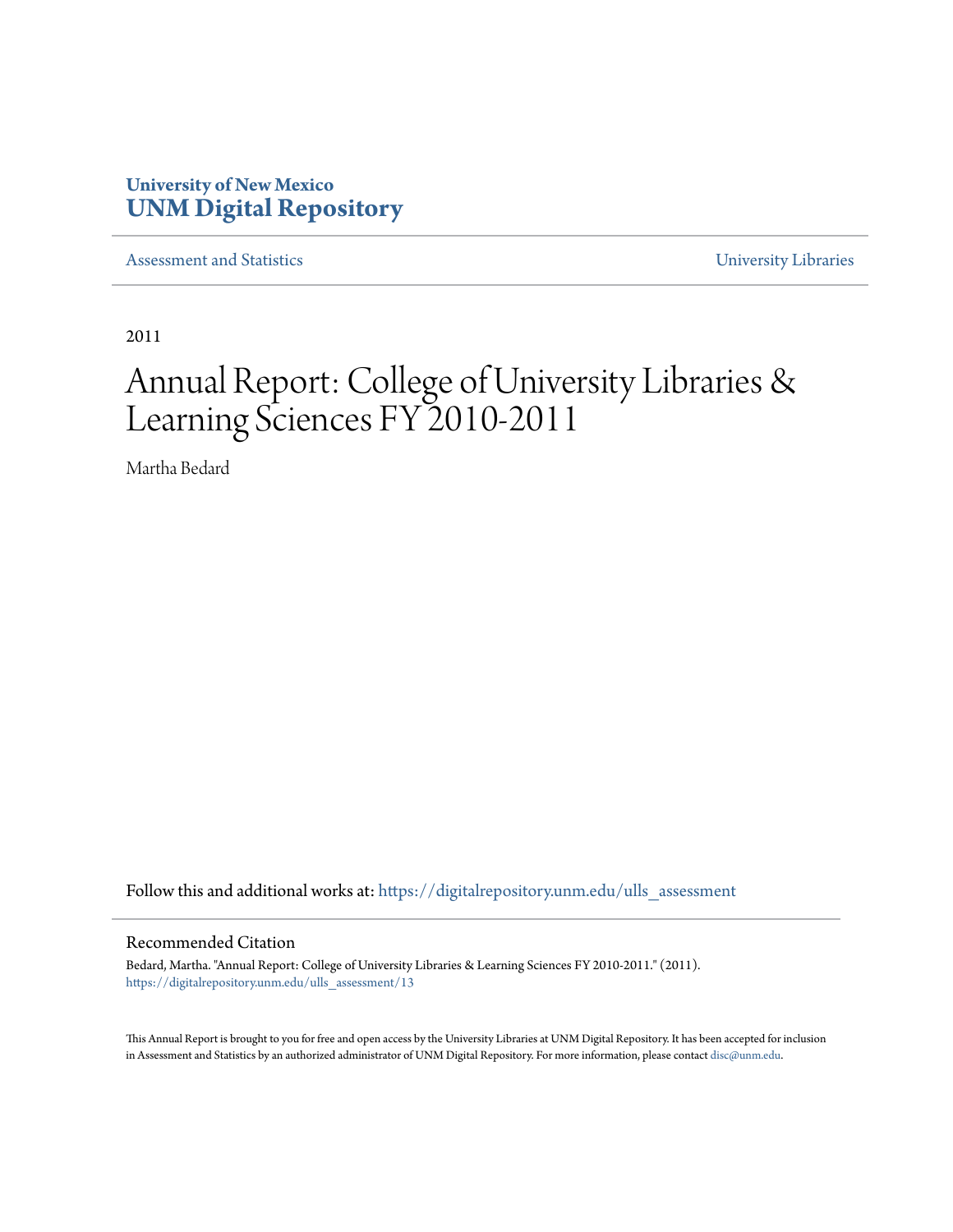**University Libraries Annual Report 2010-2011 Martha Bedard Dean of University Libraries**

**University Libraries (UL) serves every undergraduate, graduate student, Continuing Education student, Evening and Weekend Degree student, faculty member and staff member. Nearly 1.5 million visits are paid to the UL per year. Nearly 3 million visits were paid to the library website** which does not include a count of visits paid to the many subsidiary sites we maintain.

The physical library is comprised of Zimmerman Library, Centennial Science and Engineering Library, Fine Arts & Design Library, Parish Memorial Library for Business and Economics, and the Center for Southwest Research and Special Collections. The library hosts an extensive set of web pages that provide online services and electronic collections 24/7. University Libraries is also licenses e-resources for the UNM branch campuses and provides information services at the UNM West Campus in Rio Rancho.

#### **Collections**

- Over 3 million cataloged volumes
- Over 64,000 electronic journals subscriptions
- 2,300 print journal subscriptions
- 577,506 ebooks
- 689,000 government documents
- 14,925 linear feet of manuscripts and archives
- $235,000$  maps
- 48,000 audio, film and video items
- Over 77,000 items in 447 digital collection
- and much more

## **Technology & Facilities**

- 73 laptops
- 300 desktop computers
- printers, copiers and microform readers
- 6 learning labs for library instruction
- 47 group study rooms wireless connectivity in all locations
- 116 hours of open facilities

#### **Instruction and Reference**

- 803 classes taught
- 13,363 students in the above
- 24,000 reference questions answered
- 15 service points including Ask a Librarian
- Information Management course offered online for credit

The University Libraries is the largest academic library system in the state with the most print and electronic resources as well as the most space for students. University Libraries is a member of the prestigious Association of Research Libraries (ARL). Members of the Association of Research Libraries must meet an exacting set of standards before being granted membership. The ARL Library Investment Index is a summary measure of relative size among the university members of the Association and reflects investments made in research libraries. For the fiscal year 2009/2010 UNM Libraries ranked 83 out of 115 members where 1 is the highest ranking.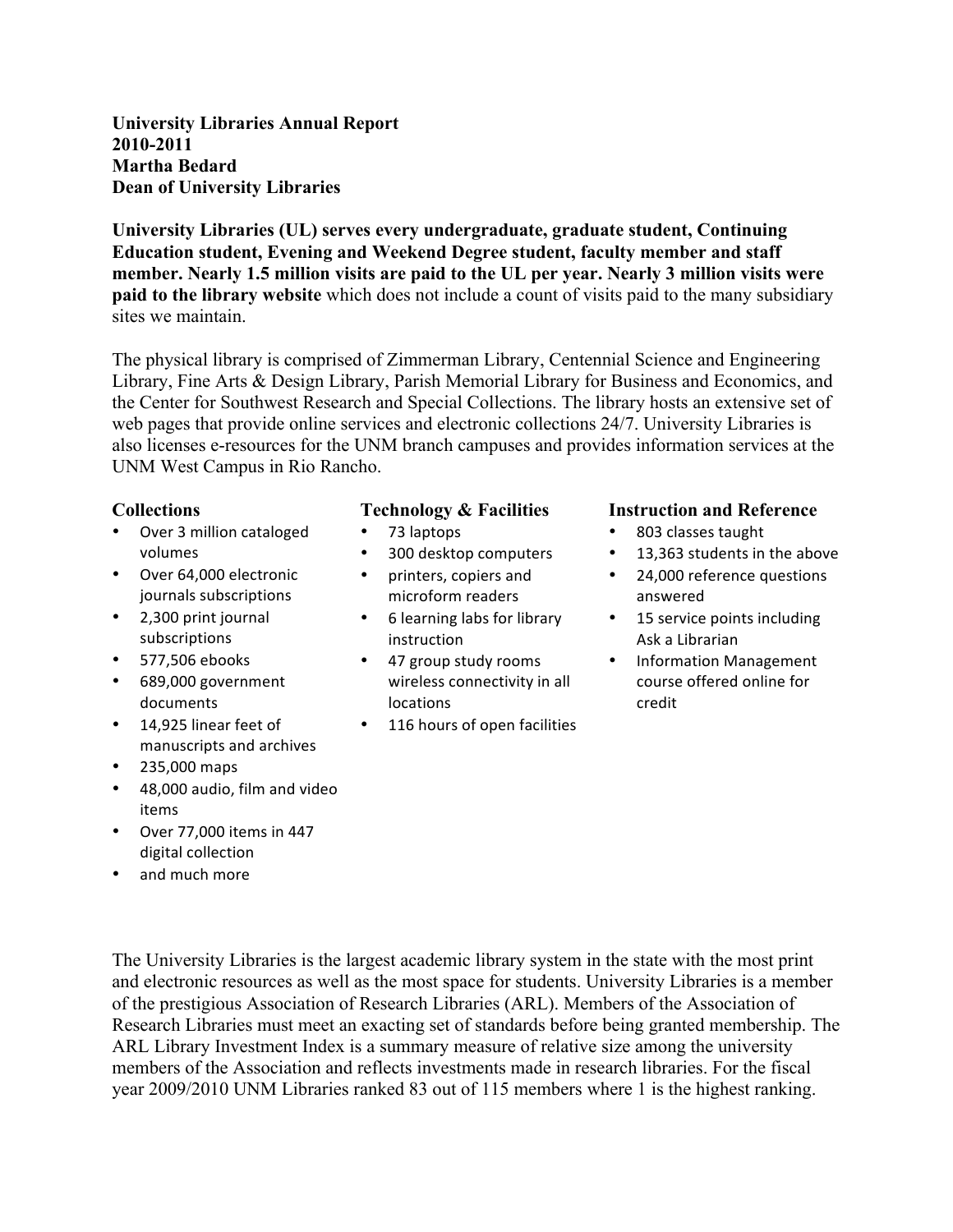## **Future Plans**

The University Libraries and academic libraries are in transformational times. The UL is constantly adapting and innovating to meet the needs of our customers. However, we have identified certain principles that remain constant despite all the changes taking place in technology, academia, and the general economy. These core principles are:

- **Provide services and resources that are student centered**
- Do the right things with less
- Meet our customers where they are
- Use data to inform our decisions

## **Our Goals are:**

Materials & Collections

- Continually provide, improve, and adapt the materials and collections offered by the UL to meet the requirements and demands of our customers
- Make materials and collections easily discoverable and improve efforts to maximize their usefulness
- Identify and focus resources on areas of strength

Research & Outreach

• Offer the support and assistance to improve and enhance the productivity and quality of scholarly output by UNM's faculty, graduate and undergraduate students, and other scholars

Be a proactive partner for research endeavors in our own and others academic disciplines Instruction & Learning

• Promote and foster the skills and conceptual frameworks required for lifelong learning by current and future UNM students

Electronic Services

• Provide useful, innovative, and secure electronic services paying close attention to the user experience

Physical Places

- Provide attractive, functional and state-of-the-art physical places
- Preserve and secure collections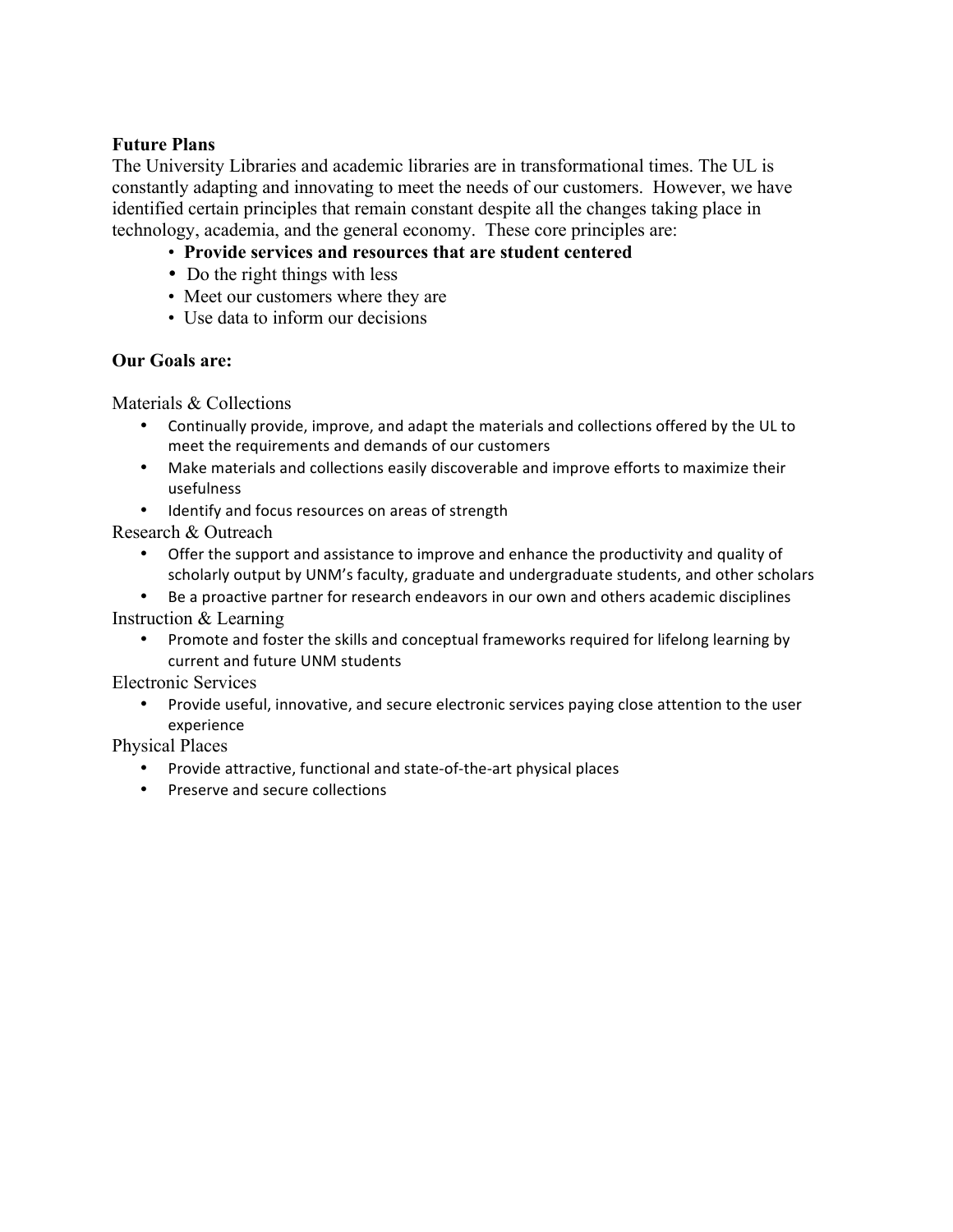## **University of New Mexico, University Libraries July 1, 2010-June 30, 2011 Fran Wilkinson, Deputy Dean of University Libraries**

#### **Significant Developments: Administrative Services Units Reporting to the Deputy Dean**

*Faculty Hiring Plan:* In fiscal year 2010-11, the University Libraries requested and received authorization to initiate searches in fiscal year 2011-12 for three faculty librarians: two faculty vacancies held from fiscal year 2009-10 (an Engineering Research/Data Librarian tenure track position and an Access Services Librarian Lecturer III position), and for one new faculty vacancy (a Fine Arts and Design Librarian tenure track position).

*Staff Hiring Plan:* To further the University Libraries' strategic priorities, Dean Martha Bedard appointed a Staff Hiring Plan Task Force chaired by the Deputy Dean. The Task Force analyzed the short-term staffing needs of the University Libraries in the context of current staff vacancies, while considering the priorities identified in the UL Strategic Framework 2015 document. Task Force recommendations were made by the Task Force and supported by Dean's Cabinet. These recommendations include filling six positions (two Library Information Specialist 3s (LIS 3s) for Access Services, one LIS 3 for the Center for Southwest Research (CSWR), one Archivist Assistant for the CSWR, one LIS 3 for Collections and Acquisitions Services, and one staff position for the Dean's Office/Development, FTE and title to be determined) as well as hiring three .25 FTE post-retirement/on-call staff, and reviewing the classifications of six staff with information technology titles, but who work outside of the Library Information Technology unit.

*Reorganization and Creation of New Department:* The UL's Associate Dean of Research, eScience, and Inter-American Initiatives accepted a .80 FTE position as Associate Vice President of Research Initiatives, reducing his UL position to .20FTE. Therefore, much of his portfolio was redistributed to other UL personnel, primarily the Dean and the Deputy Dean. The newly created Education Programs and Services department, reporting to Dena Kinney, as well as grants coordination, was transferred to the portfolio of the Deputy Dean. The new Education Programs and Services department includes Information Literacy and Instruction Services personnel, along with public services staff from the Fine Arts & Design Library, from Inter-American Studies, and from the Centennial Library, as well as two staff from the Western Governors University (through June 30, 2011, when the program will no longer be part of the UL).

*Disaster Response Assistance Team (DRAT) Mobilized:* On February 5, 2011, a leaking water pipe flooded the basement level of Zimmerman Library. Water damage was located primarily in the Collections and Acquisitions Services (CAS) workspace, but also extended into and impacted the Cataloging and Discovery Services (CDS), and LIBROS workspaces. Personnel in all three units were moved to various locations in the University Libraries for six weeks while remediation took place. After the previous Zimmerman fire and several floods, DRAT members are quite adept at dealing with disasters and as a result the recovery process went smoothly. In addition, the experienced CAS, CDS, and LIBROS staff who were displaced for two years after the fire in 2006, moved into their temporary spaces and began working within hours. Their positive attitude was commendable.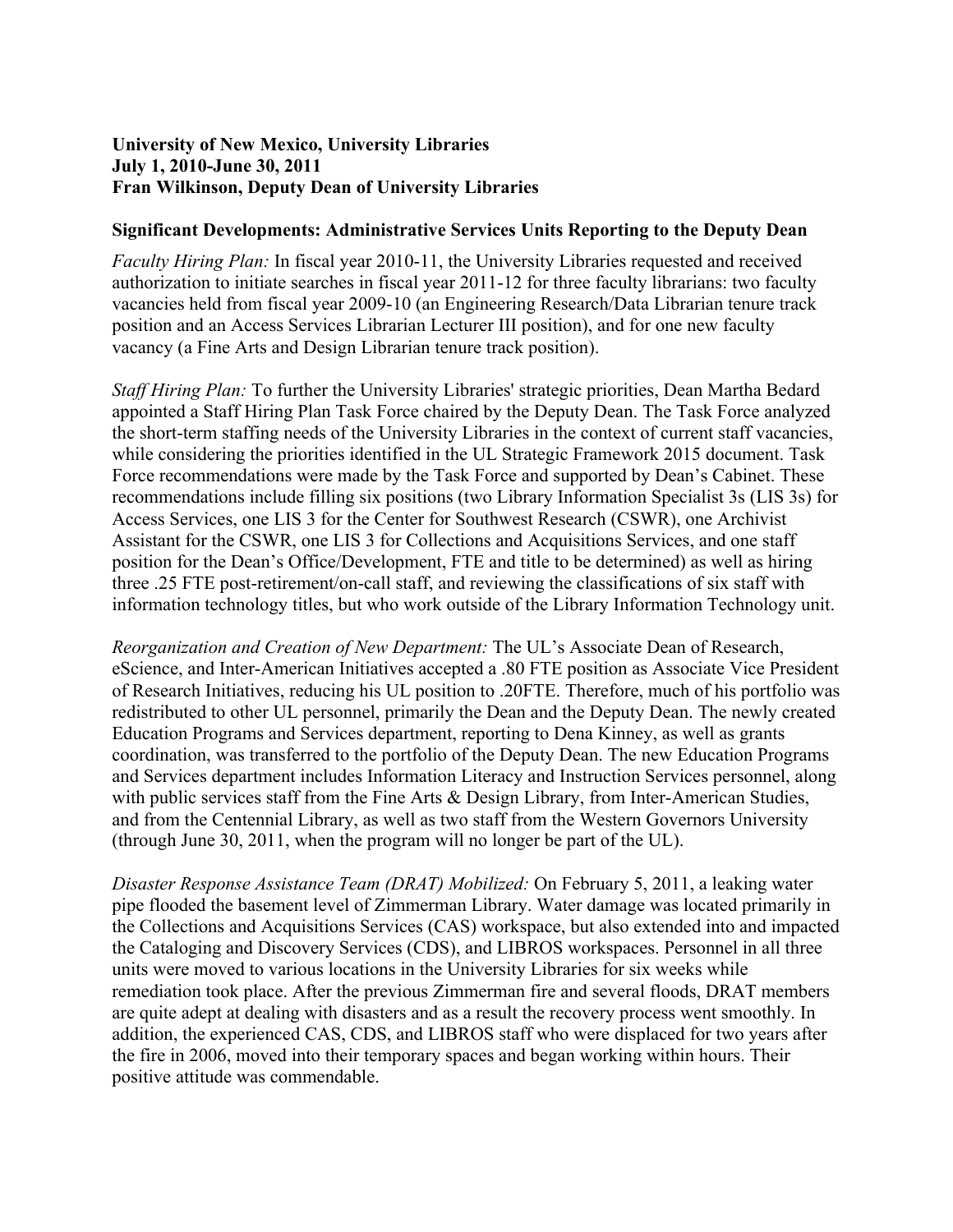The Administrative Services division comprises two teams (Budget and Cost Management and Employee Resources) and the Assistant to the Deputy Dean of University Libraries.

*Budget and Cost Management (BCM)* staff supported the Dean and Deputy Dean, Associate Deans and other members of Dean's Cabinet by preparing various financial reports, projections, and analyses, including scenarios for rescission and vacancy savings, as well as preparing information and data to achieve the University Libraries' strategic goals and priorities and for specialized financial presentations for various campus stakeholders. BCM was involved on the backend for the UL Overarching Priority to "Meet users where they are." BCM staff assisted the UL administration with all of the Library initiatives, processing all required resource expenditure requests for these initiatives, and preparing and requesting special approvals as needed. BCM staff prepared monthly balance sheet reconciliations on all of UL accounts receivables as required by UNM's Unrestricted Accounting unit. BCM collaborated with other units to foster positive working relationships including ILL, CAS, Unrestricted Accounting and IT. The Business Manager attended the UL Management and Leadership Academy as part of the UL Overarching Internal Priority of Effective UL managers. The Time Keeper was involved in the initial discussion to prepare for a new student timesheet generated from a new on-line Time Clock Project initiative (later it was determined to adopt Kronos). When the Dean's Office relocated to a new area, BCM initiated requests for the necessary telephone line transfers and all other requests related to their move. The Accountants provided budget and financial support for new grant awards for the New Mexico Digital Newspaper Project, Digitizing New Mexico's Federal Music Project, and Stimulating Innovation in Cross-disciplinary Women Studies Research through Cyber-enabled Data Management. The UL acquired John Nichols collection which involved ongoing processing for a multi-year payment agreement. At fiscal year end, the BCM unit was diligent in processing expenditures, journal vouchers, budget transfers and allocations to expend all necessary Instruction and General and State Appropriated funds. BCM collaboratively worked with all units involved in finalizing the expenditure reports to close out year end.

*Employee Resources (ER)* continued to provide support for managers and employees and addressed a considerable number of employment issues and concerns again this fiscal year, including performance issues and/or work habit problems, special accommodations, etc. The Employee Resources Manager assisted seven (7) UL employees with a career ladder or a reclassification. The UL had a total of three (3) promotions, thirteen (13) faculty and staff new hires, and ten (10) resignations or retirements. Library Employee Resources continued to work closely with employees and managers to create accurate and useful performance reviews, meaningful goals that meet the organization's mission and vision, and career development plans for employees. As usual, the UL had 100% participation in the performance review process. The Employee Resources Manager served as a member of the Library Job Descriptions Task Force, chaired by the Deputy Dean, and working with members of UNM Human Resources Compensation. The Task Force successfully updated the Library Family Job Descriptions, including the Library Information Specialist 1, 2, and 3; Library Services Coordinator; Manager, Library Operations; Archivist Assistant; and Archivist. The Employee Relations manager and the Deputy Dean will continue to work closely with UNM Human Resources Compensation to conduct a market analysis of UL Library Family Jobs next fiscal year.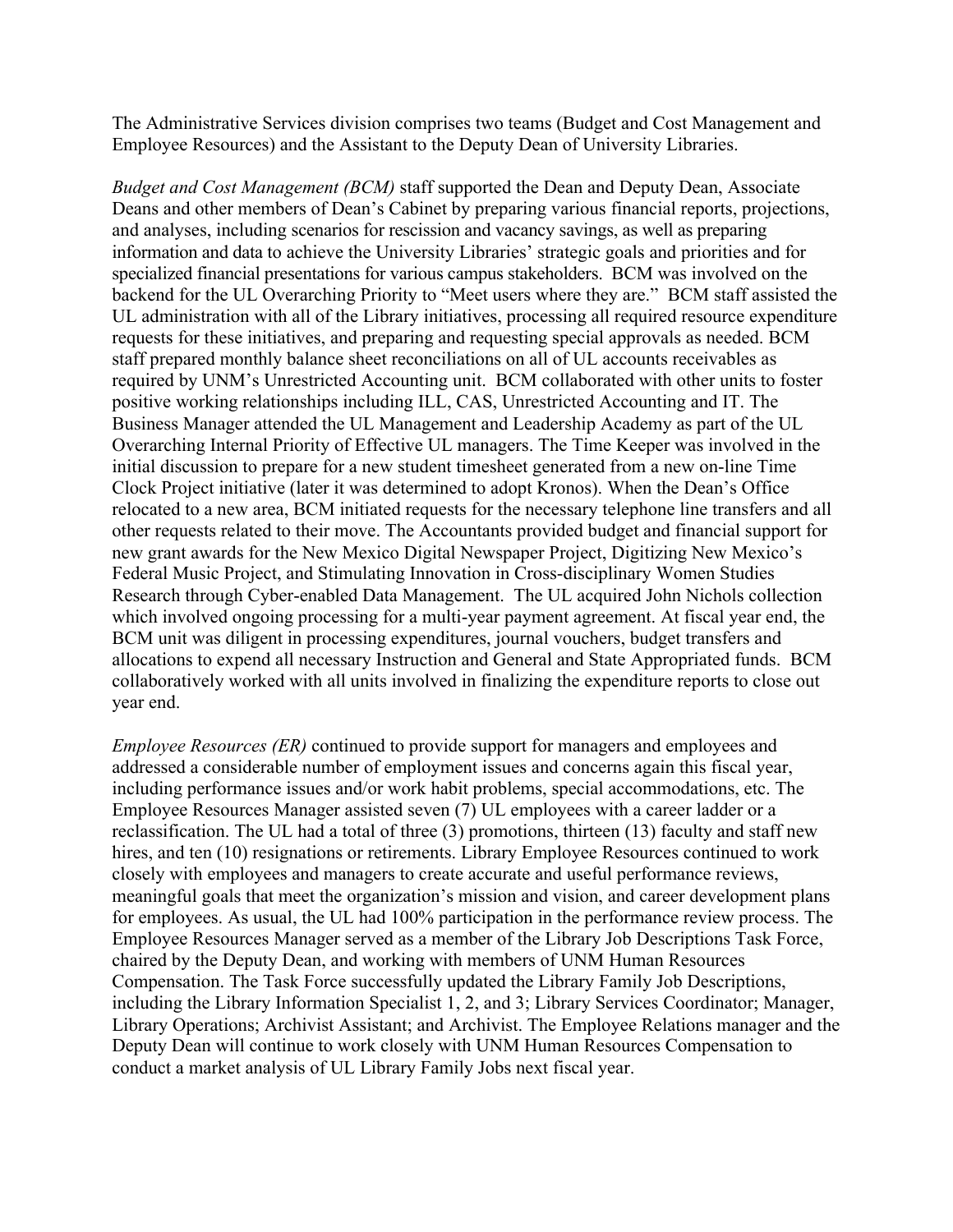#### **Significant Plans and Recommendations for Administrative Services in the Near Future**

The Administrative Support Team (temporarily led by the Communications Specialist) will be reconfigured due to the resignation of the Assistant to the Dean and the retirement of the Assistant to the Deputy Dean. Based on salary savings in this unit, a new Administrative Service Librarian (Lecturer III) will be hired and will report to the Deputy Dean. The Administrative Support Team, along with Budget and Cost Management and Employee Resources, will report to the new Administrative Services Librarian. Just after the close of the 2010-11 fiscal year, the Interim Provost requested additional faculty hiring plans to include requests for new tenure tract faculty lines as well as requests for non-recurring funding to hire term faculty. As a result of its requests, the UL was funded for one new tenure track position, a Scholarly Communications Officer, as well as three non-recurring positions, a Data Curation Librarian (for two years), an Access Services Librarian for the Indigenous Nations Library Program (for two years), and an Inter-American Studies Data and Outreach Librarian (for one year). All non-recurring positions will be hired at the rank of Lecturer III and funding for the positions will begin in January 2012. BCM personnel will prepare for implementation of the non-exempt staff and student timesheet as well as the exempt staff leave management system, Kronos. The Employee Resources Manager will serve in the newly created Human Resources Agent role and will continue to serve as a member of the UL Training Team to identify and provide appropriate training for library employees as well as conduct, with the Deputy Dean and the Planning and Assessment Officer, planning for future Leadership Academy training sessions.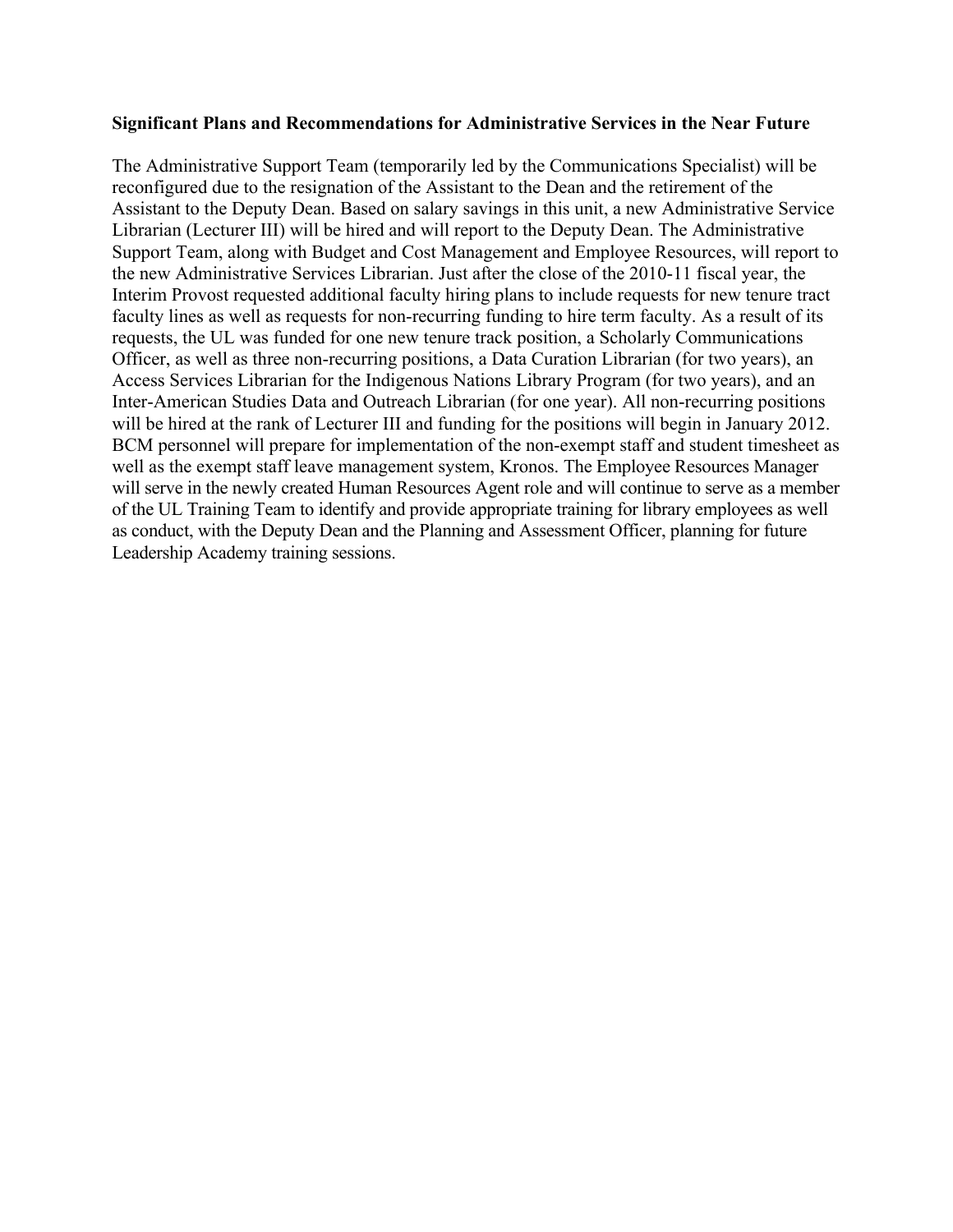## **Annual Report (2010-2011) for UL Outreach Susan Awe, Director of Outreach** *Ambassador Activities/Outreach*

The most significant development of the year was the Associate Dean for eResearch and eScience taking a nearly full-time position in the Vice President for Research Office. Ambassador activities are now lead by the Director of Acquisitions and Collections, the Director of Education Programs and Services, and the Director of Outreach. Ambassador meetings this year were more regularly attended by most Ambassadors and other UL staff. Topics included meeting the Faculty Research Support Officers, feedback for the Web Committee, Learning Objects and Research Guide use, presentation and discussion from the TIGERS (Team Integrating Graduate Education & Research), Techniques for Better Instruction, and patron driven acquisitions. Jackie Shane became the Ambassador for Sociology, Africana Studies, and Women's Resource Center. Amy Jackson was added as the Library Science liaison. Ambassadors attended events held by the Anderson School of Management, the College of Fine Arts, the Ethnic centers, and various other departments during the school year as well as meeting with individual faculty and graduate students for research assistance. The Ambassadors also often lead many of the outreach activities for the campus such as Welcome Back Days, Lobo Orientation, high school class instruction, and more. Ambassadors worked with the Public Administration faculty and staff to open Zimmerman the Saturday before each semester so the many distance students could learn about UNM's facilities and virtual resources. During the year, Ambassadors attended work-related training such as *Data Archive Initiative Presentation, Lobo Vault, Zotero, Ebsco, State Data Center Training, EDS, Best Practices for Research Guides (NS),Interview with the Web Committee, etc.).* During the summer, plans were made to involve more Ambassadors in Satellite reference for ethnic students and Centers in Mesa Vista Hall and to try and up the Satellite Reference's profile with the Centers.

Most Science and Social Science Ambassadors maintain quite a few research guides. Several of us have created new Research Guides (formerly known as LibGuides) and kept our continuing guides up to date as well. Our Outreach statistics show that the UL Ambassadors had over 3500 participants in activities with more than 8,000 contact hours. Instruction hours were also up. Unfortunately reference statistics continue to go down generally.

## *Staffing*

Several staff changes occurred in January when the Associate Dean for eResearch and eScience moved to a position with the VP of Research. The three Science library faculty and Jackie Shane joined the Social Science Ambassadors under Sue Awe's management. Debbie Kozerski moved to Access Services in July and also started working one day per week at the new UNM West Library facility. Heidi Perea moved over to INLP full time. In the fall of 2010, a search committee selected Todd Quinn for a new position of Data Librarian for Business and Economics, who started work in June. Many Ambassadors continue to work some hours on the Virtual Service Desk and occasionally back up the VSD from the branch Reference Desks. Parish Library is moving toward a truly combined service desk in the fall of 2011 or early 2012.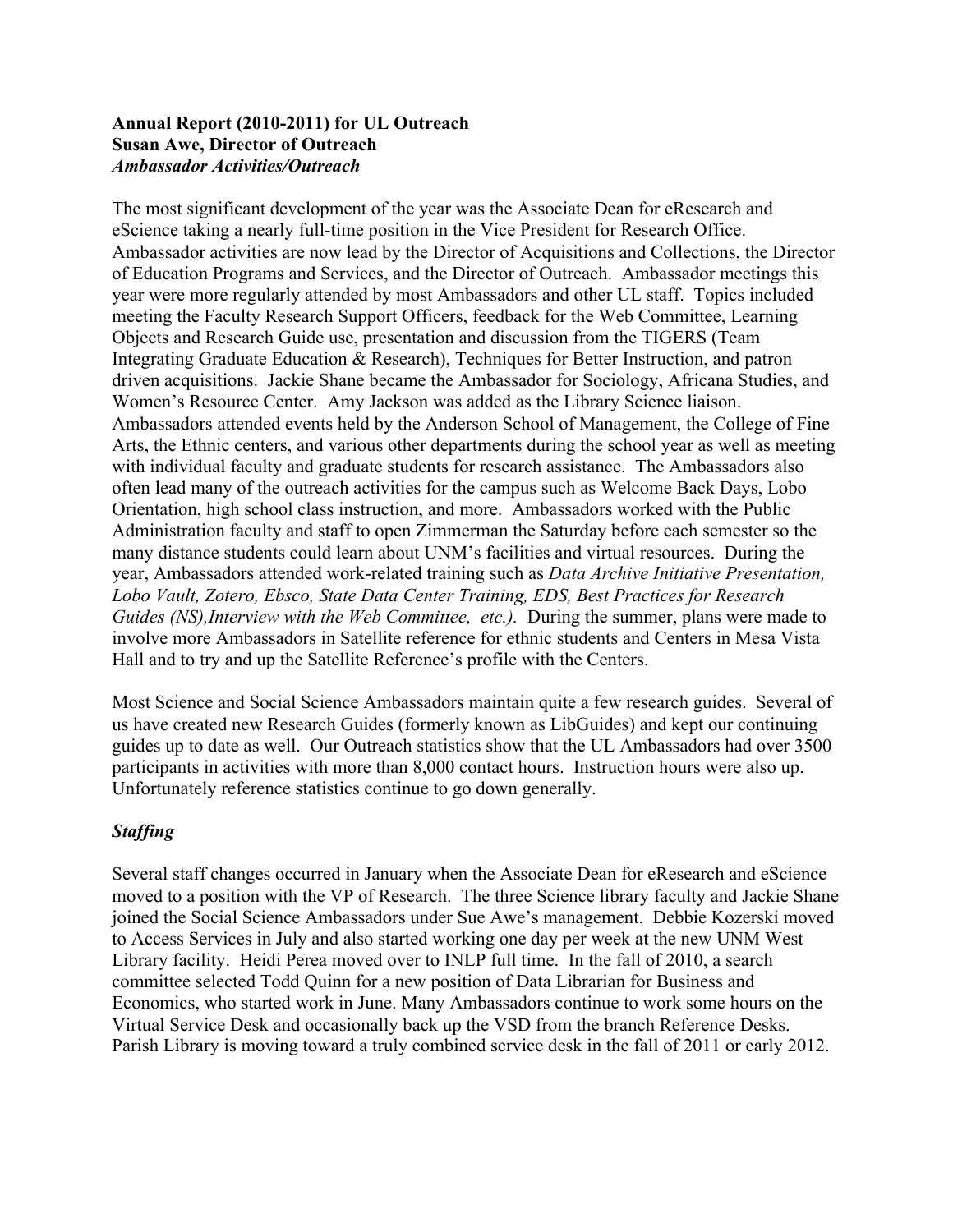**Annual report of the Scholarly Resources Division comprised of the Center for Southwest Research (CSWR), the Indigenous Nations Library Program (INLP) and the Digital Initiatives Unit (DI) July 1, 2010-June 30, 2011 Michael Kelly, Associate Dean for Scholarly Resources**

## **Summary:**

The Scholarly Resources Division had a busy and productive year. Among the achievements for this fiscal year include the successful completion of the National Historical Publications and Records Commission grant to process the LaDonna Harris Papers and Records of Americans for Indian Opportunity, an 18 month, \$150,630 project; the award by the National Endowment for the Humanities of \$351,641 to digitize and make available 100,000 pages of New Mexico newspapers; and the move of the Indigenous Nations Library Program (INLP) into a new and much more inviting area named the "Gathering Place" on the second floor of Zimmerman Library. Other notable achievements included making available to students and scholars forty new manuscript, pictorial and architectural collections; the upgrading of the University Libraries institutional repository (LoboVault), the Rocky Mountain Online Archives (RMOA) and the New Mexico Digital Archives these core initiatives provide access to over 250,000 original digital resources including photographs, manuscripts, music, video and books; the initial launch of the Celebrating New Mexico Statehood; and the implementation of a test Open Journal System. The public services team showed a 15% increase in the number of reference questions answered and the number of patrons using the resources found in the CSWR.

# **Center for Southwest Research (CSWR)**

The Manuscripts unit processed nineteen new collections, including LaDonna Harris, Lisa Law, AGN, Taos Wood Blocks (formerly Laughing Horse), Patricia D'Andrea, Jane Sanchez, Myron Brinig, Vargas Project, Plaza del Cerro in Chimayo, and music collections highlighted by Peter White, Charlemaud Curtis, and Paul Tosa. Eighteen new collections were accessioned, including the Albuquerque Division of the Santa Fe Railroad, Michael Blake, Nancy Wood, and Stanley Berne/ Arlene Zelowski. A major accomplishment of the unit was the successful completion of the National Historical Publications and Records Commission grant to process the LaDonna Harris Papers and Records of Americans for Indian Opportunity, an 18 month, \$150,630 project.

The Meem Archives processed the Cornerstones Community Partnerships Drawings and Plans Collection (1 linear ft.); the Dan Pearson and Company Architects Drawings and Plans Collection (1 linear ft.) and the Roswell, NM based Stanhardt Drawings and Plans Collection (4 linear ft.). Additionally, work began on the 3000+ image collection of noted architectural historian and author J.B. The Meem Archives installed the semi-permanent exhibit "Zimmerman's Historic West Wing" at Zimmerman Library in the fall of 2010. All images and text for the exhibit were provided courtesy of the Center for Southwest Research. The exhibit is part of the upcoming Zimmerman 75<sup>th</sup> anniversary celebration. A related film script was prepared by the Curator of the Meem Archives for a short documentary about the Zimmerman Library.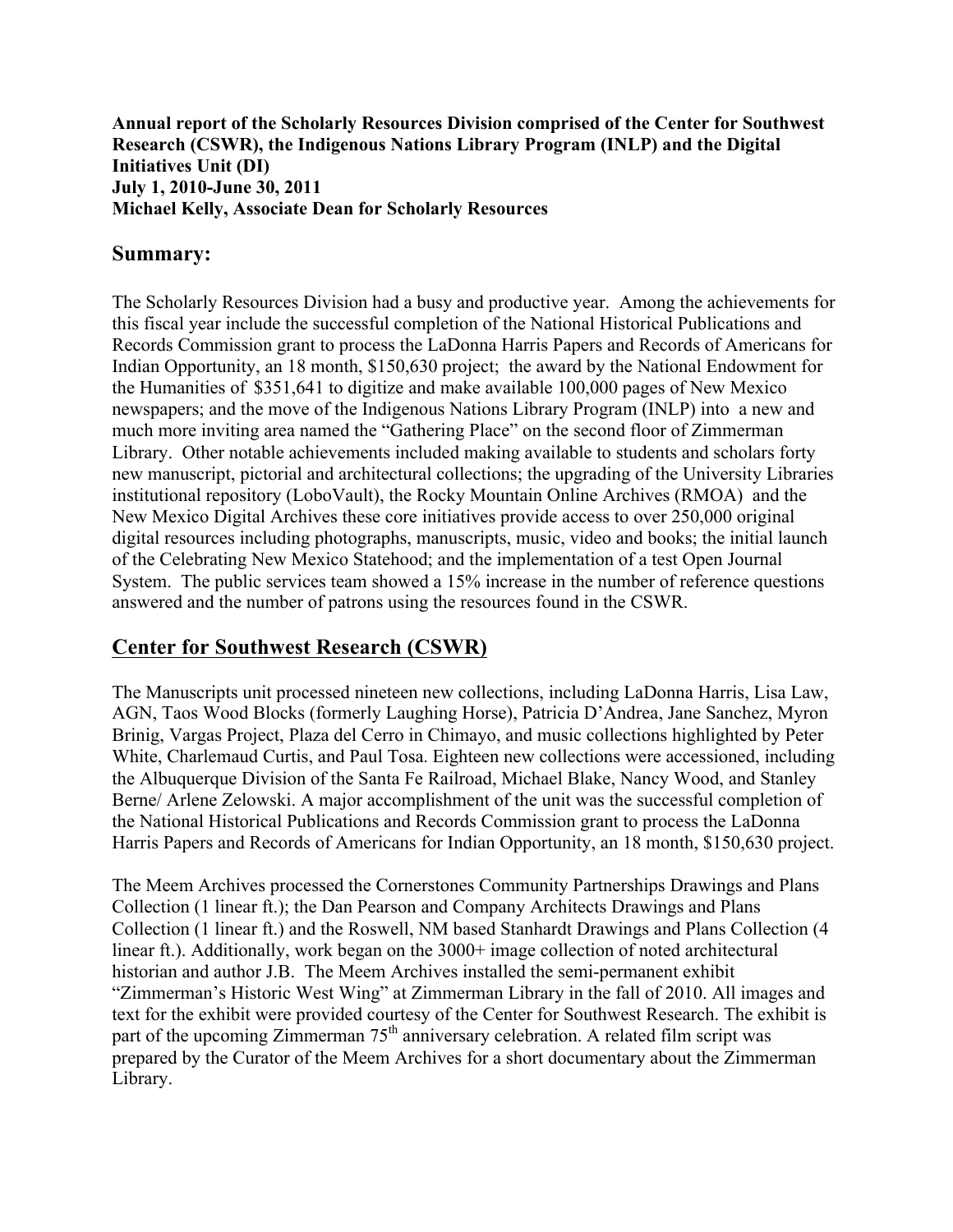The Pictorial unit created finding aids and uploaded digital content for the Buffalo Soldiers Collection, the ASARO Collection, the Louise Brock Rapaport Collection, the Wayne Lambert Collection, and the Little Beaver Town Collection.

The Public Services team saw a 15% increase in the number of reference questions answered with over 3,000 patrons using over 6,000 items. The instruction program taught 27 classes to both undergraduate and graduate students utilizing the new Frank Waters Class room opened in the summer of 2010.

For the Stack Maintenance and bibliographic Maintenance team the major project this year was the oversize shift and integration project which included cleaning, rearranging, and reshelving of all the oversized books in tower levels four through nine. The project resulted in much improved access to the CSWR oversized rare book collection.

# **Indigenous Nations Library Program (INLP)**

INLP had another successful year of reaching out to Native American UNM students and faculty, as well as K-12 students from nearby schools. INLP moved into its new office suite on the second floor in Zimmerman Library. This area was the former home of the Dean's Offices. The new area is called "The Gathering Place." Among the outreach and teaching activities in November 50 students from the Native American Community Academy (NACA) had a day of research with INLP librarians. NACA students participate in the national History Day competition each year" Also in November 120 students, from Santa Fe Indian School had two days of research with UL librarians in preparation for their year-end senior thesis. INLP faculty gave 44 library instruction sessions for 838 students.

Part of the INLP outreach activities included the Native Pathways Lectures. This year three lectures were sponsored on topic including the taking and return of Blue Lake to Taos Pueblo, a presentation by a Ricardo Cate about his comic strip, and a lecture about the Navajo traditional ceremonial structure: treatment and healing.

# **UL Library Digital Initiatives (DI)**

2010-2011 was the second year of operation for the University Libraries Digital Initiatives (DI) unit. The unit was formed to develop the university's scholarly communications and publications programs; provide leadership in planning and designing digital collections and services; and also to provide expertise needed to implement, support and maintain them.

The DSpace (LoboVault) software was upgraded to the current version during the summer of 2010, using standard DSpace and UNM templates. Since the launch of the newly-designed site, over 1,600 documents have been submitted and archived. In addition to providing a centralized point of contact for all DSpace-related questions, Work on ContentDM (New Mexico's Digital Collections) continued through 2011 with projects including the New Mexico Federal Music Project (funded through the NMHRAB). A proposal, "Planning for a Western Archival Network," was submitted to the Institute for Museum and Library Services. The Unit received an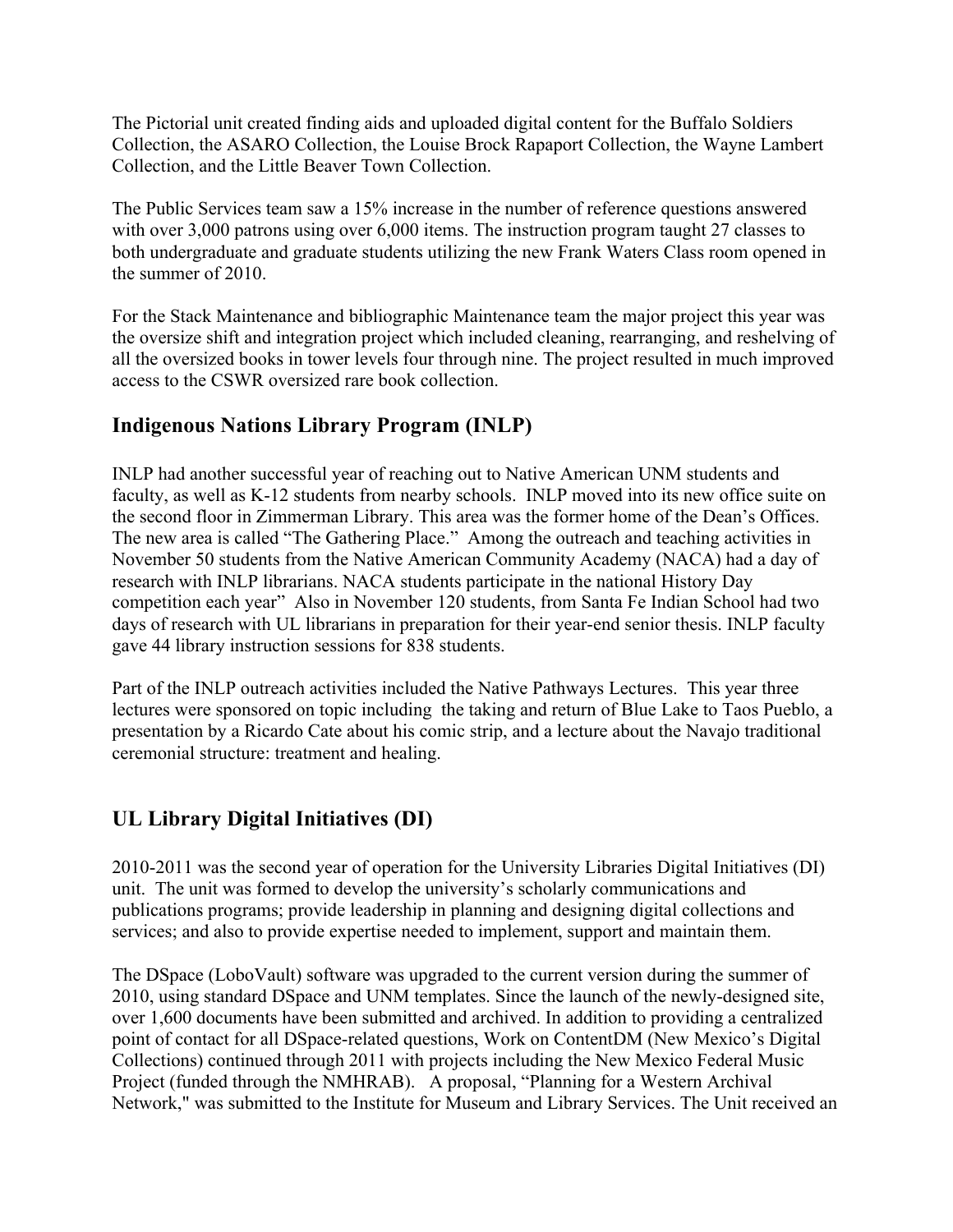NDNP grant from the National Endowment for the Humanities. The two year project, to digitize 100,000 pages of historical New Mexico newspapers, is a partnership with the University of North Texas. Implementation began by selecting newspaper titles to be digitized, gathering microfilm for use in the project and submitting the film for digitization. By the end of June three NM newspapers were represented in Chronicling America, the Library of Congress newspaper website.

The eScholarship committee sponsored a pilot project with the Law School to implement the Open Journal Systems (OJS) server at UNM. A test OJS server and mocked up journal sites for the Law School was developed to demonstrate OJS capabilities. .

The Celebrating New Mexico Statehood (CNMS) website continues to be a major project of the unit. This site pulls together records from LoboVault, ContentDM, LIBROS, and RMOA and provides a unified search interface across all of these resources.

An anonymous gift of \$300,000 was made to begin work on digitizing the Tony Hillerman manuscript collections at CSWR, and to develop an interactive website that presents information about Tony Hillerman's life and work. Other projects the DI unit participated in included various scholarly communications projects including working closely with the EScholarlship Committee to develop an eScholar Innovation Center (eSIC) and the Scholarly Communications Symposium

## **Plans for the future**

Plans for the future include completion of the New Mexico Centennial of Statehood project, submitting a second NEH grant for New Mexico newspaper digitization, and participating in an Institute for Museum and Libraries Service planning grant with the University of Utah, Orbis Cascade Alliance of Northwest Digital Archives, and the Mountain West Digital Library to explore ways to improve end users access to archival collections.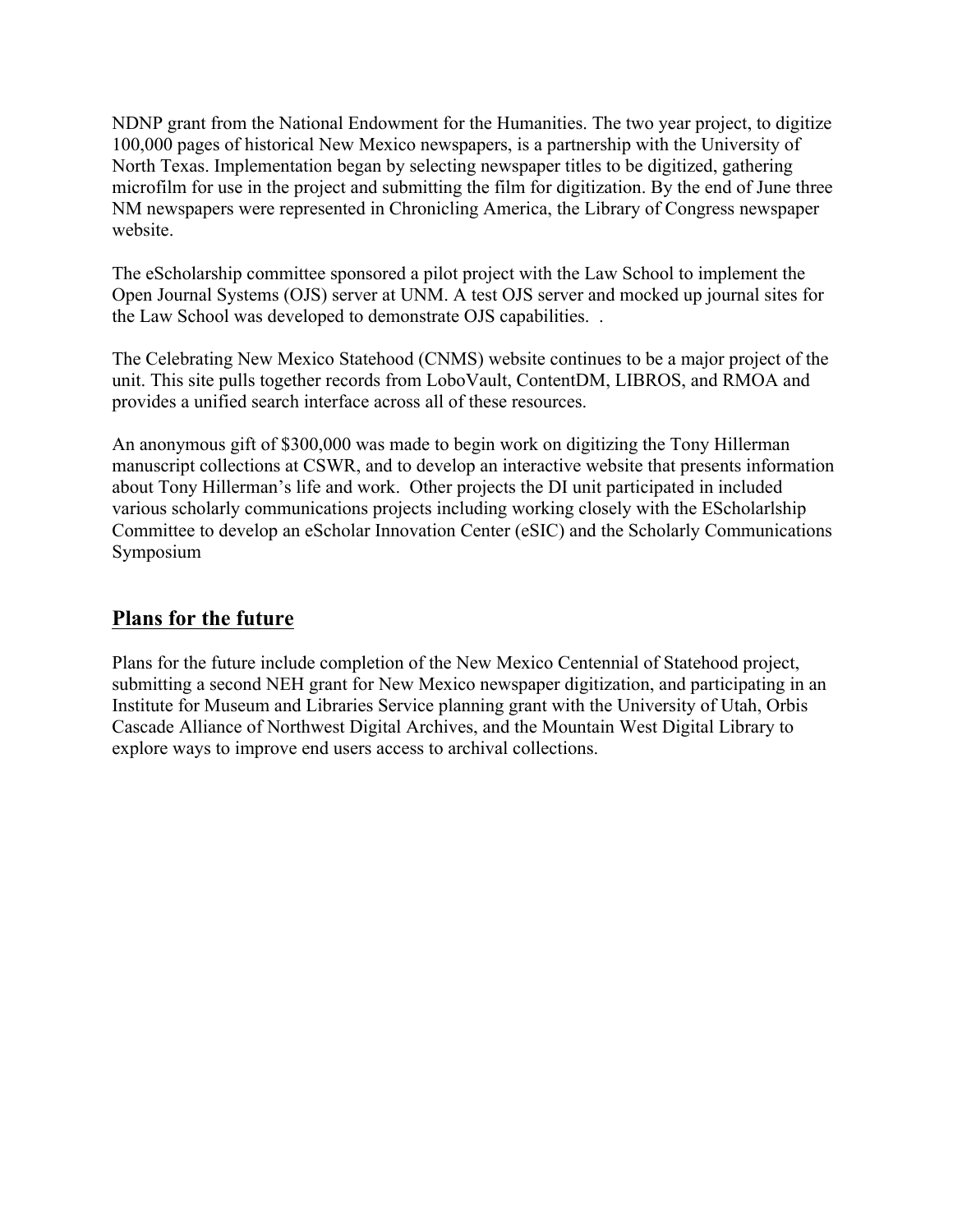## **Collections and Acquisitions Services 2009-2010 Submitted by Steven R. Harris**

#### PERSONNEL

Retirements continued to be an issue in Collections and Acquisitions Services (CAS). The Bindery assistant retired in September, 2010. A Monographic Receiving assistant retired in June, 2011. A Searching and Ordering assistant announced her retirement effective at the end of September, 2011, with plans to return to work .25 time in November, 2011. Responsibilities from all these positions were shifted around within the department. An LIS in electronic resources was shifted to cover receiving and copy cataloguing. The Serials assistant and student workers took over most of the bindery duties. As part of an initiative to foster cross-training and diversification of skills in the department, a number of individuals from other sections in CAS helped with searching of Gifts, and the gifts specialist took on monograph searching and ordering duties.

After the retirement of the CAS Operations Manager in the prior year, a search was conducted. The position was awarded to an internal candidate, which created another vacancy in Monograph Receiving. The new Operations Manager reviewed policies and procedures for all areas of the department and was trained in those functions she was not familiar with. She updated all documentation of procedures.

The Electronic Resource Manager position was also filled as a Lecturer 3 position in February, 2011 by a librarian who transferred from the Health Sciences Library and Informatics Center. These supervisory changes provided opportunities for other personnel adjustments. The two payers were shifted over to be supervised by Holly, which provided better supervisory balance within the department for the Operations Manager and Electronic Resource Manager.

When the UL Associate Director, transferred to the Office of the Vice President for Research in January, 2011, the Director of CAS took over chairing the Collection Development Priorities Committee. The CAS Director also took on shared leadership duties for the Ambassadors along with Sue Awe and Dena Kinney. Several new librarians were hired during the year and given Ambassadorial duties. Steven trained them for their collection development responsibilities.

## FLOOD

During the cold snap in Albuquerque in February, 2011, a leaking pipe flooded the basement level of Zimmerman Library, primarily in the CAS workspace. CAS and CDS staff members were moved to various locations in the University Libraries. Everyone got set up in their new areas very quickly and the majority was able to start doing their regular jobs again within one to two days. But there were some difficulties. Many staff did not have a phone in their workspace. Some had to wait for an active port for their computers. CAS personnel returned to their normal workspace after 6 weeks of repairs and renovation.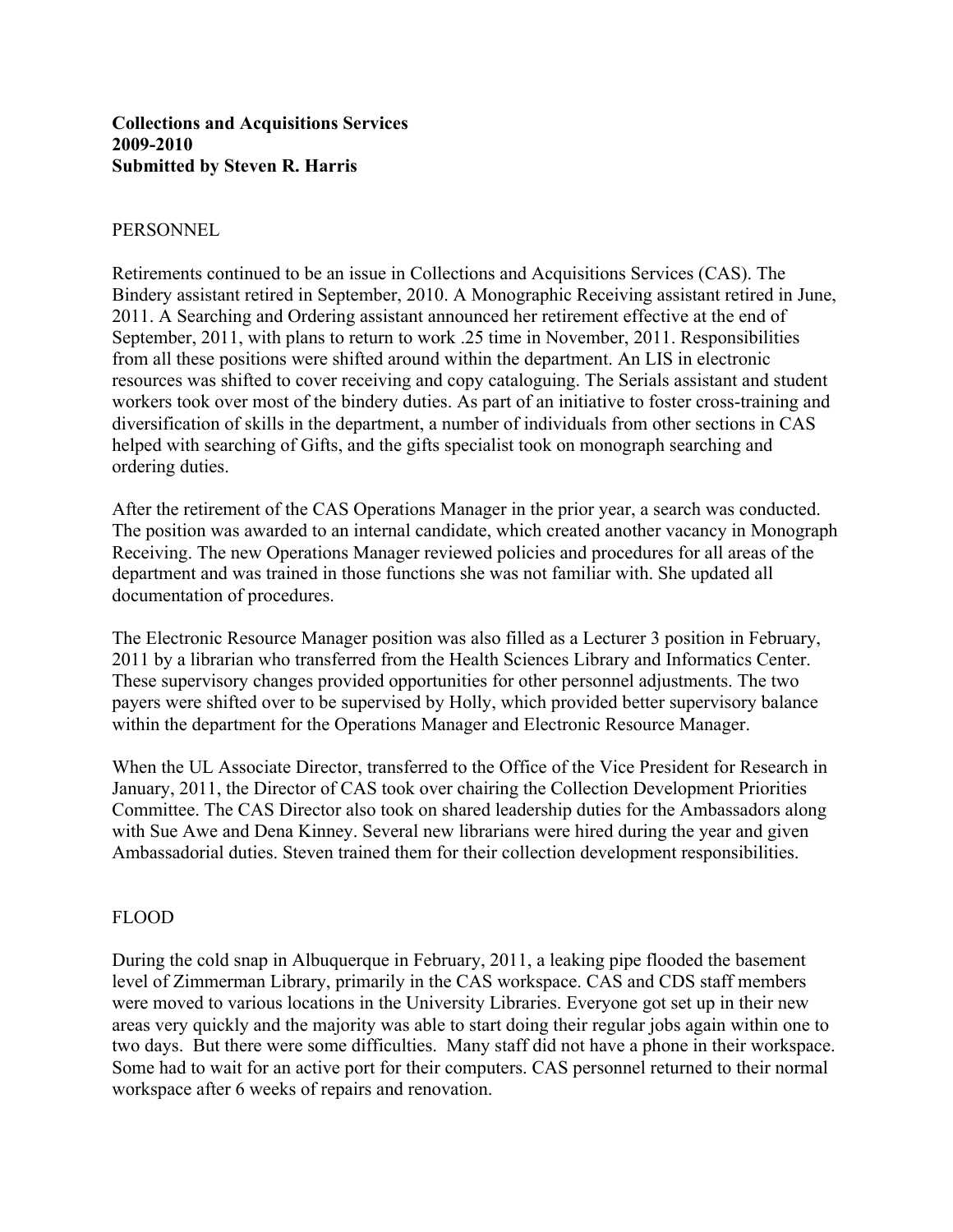## MAJOR ACTIVITIES

- Completed the cleanup of the government documents pamphlet collection, which involved inventorying the collection and updating holdings and item records to reflect the new location code of ZGOVP.
- Completed a clean-up of serials checkin records, including integrating new formats into the holdings field, catching up on unbound materials, and closing out titles no longer received.
- Cleaned up government publications serials records, including doing shelf checks, updating OCLC holdings or downloading records from OCLC as needed
- A majority of the Tireman Library collection in the College of Education was transferred to the UL. CAS staff worked on updating the catalog records for these items and changing the book labels. A staging area for these materials was created in compact shelving in the Zimmerman Library basement. The materials will be stored there until a new Juvenile Literature area is created on the third floor of Zimmerman. CAS staff also worked on processing and marking the collections for the LGBTQ Resource Center.
- CAS staff worked with the Ambassador for English to weed and reclassify books in LC classification PZ 2-4. The project is ongoing and should be wrapped up in Fall 2011.
- The YBP approve book profile was opened up more than it had been in the prior year. This resulted in a larger number of books being acquired and processes by CAS. The profile changes also required that our list of standing orders with YBP be updated. CAS staff corrected errors in the list in our Millennium acquisitions records and with YBP.
- Patron driven acquisitions continued to be an important initiative in CAS. To help promote that, a new online request form was developed with the assistance of LIT.
- The Director of CAS co-led a project to acquire and loan e-book readers to UNM users. Six Kindles and three iPads were acquired, cataloged, and offered for 24-hour loan. Plans to purchase content for these readers were hampered by the assessment of tax by both Amazon and Apple. Free content was added to both of these devices. CAS worked out procedures with Access services to keep the devices formatted and up to date.
- The UL took over managing ICPSR (a database of social science research data) from the Sociology Department. The E-resource Manager took on the role of campus coordinator for ICPSR.
- The UL selected Ebsco Discovery Service as its new discovery platform. Implementation of this product will happen in phases throughout the 2011-12 academic year. The Eresource Manager will lead this process. The implementation will also entail deactivating our current federated search and revising our A to Z and subject database lists.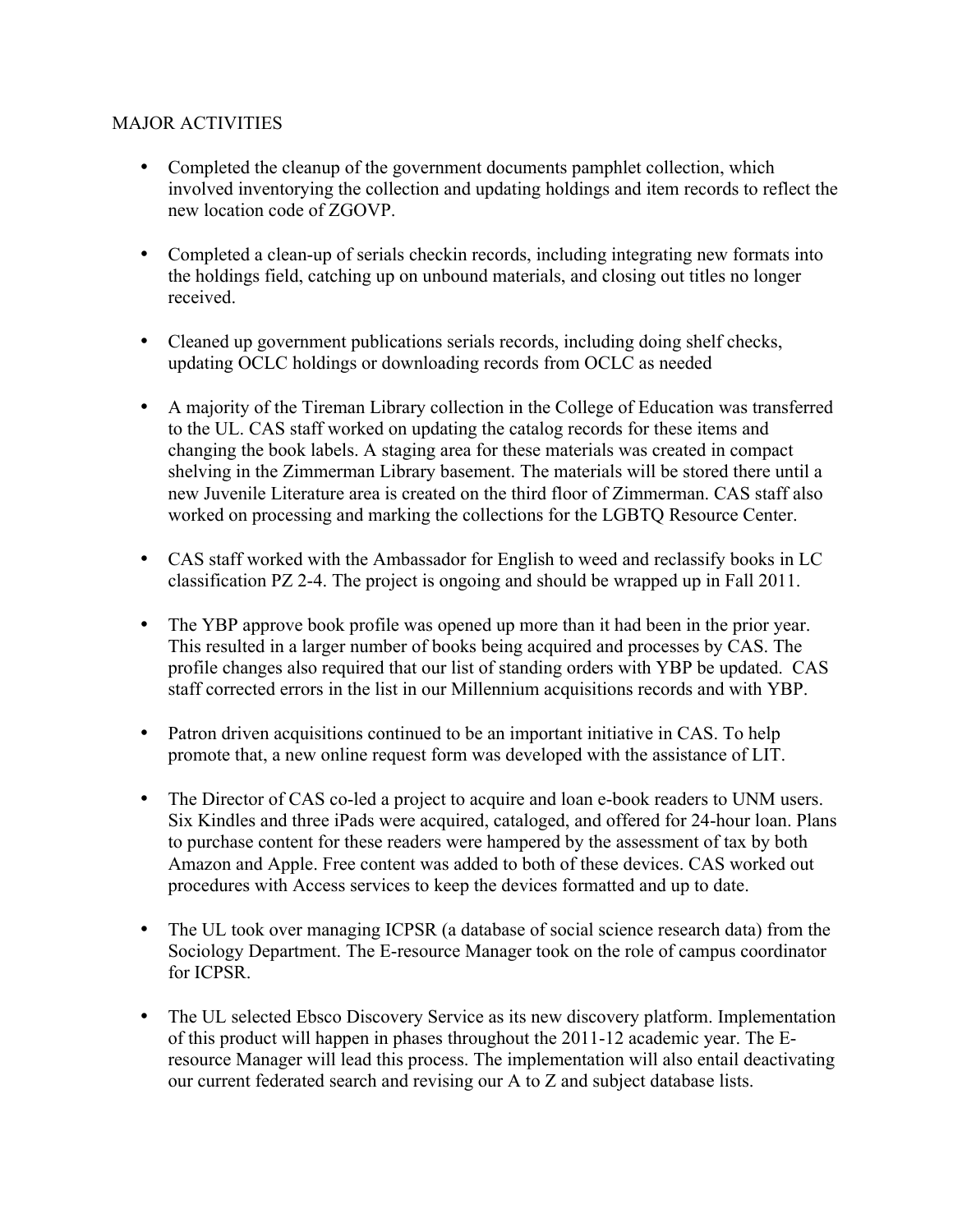- The Dean's Cabinet worked on developing new strategic directions for the library. The Director of CAS worked on one of these strategic statements with other members of Dean's Cabinet. Two main points of the statement are that the UL will get any information that our users need and that discovery and acquisitions of information become seamless for the user: they find it—they get it.
- The Dean's Cabinet also worked on budget priorities to present to the university administration. Collections budgets were largely protected in that process.
- The UL became a member of WEST, a multi-state library consortium created to manage distributed print repositories of journals and to develop shared preservation plans for academic libraries in the western U.S. The Director of CAS represented the UL at membership meetings of WEST.
- The Director of CAS and the Collection Development Priorities Committee analyzed whether the UL should join the Hathi Trust, another multi-state library preservation effort. Hathi owns and manages digital materials created by the Google Book Project from collections in the libraries of the Big Ten. Hathi Trust membership is now open to other libraries however. The CDP tabled the decision, but it will likely be taken up again during 2011-12.
- The Director of CAS also continued co-chaired a review of the Espresso Book Machine (print-on-demand machine). A decision about purchasing the product will be made after a business plan is drafted.
- Many new electronic collections were acquired, including:
	- o Ambrose Digital BBC Shakespeare
	- o Cambridge Histories Online
	- o ECCO, Eighteenth Century Collections Online
	- o Films On Demand
	- o Literature Resource Center
	- o Something About the Author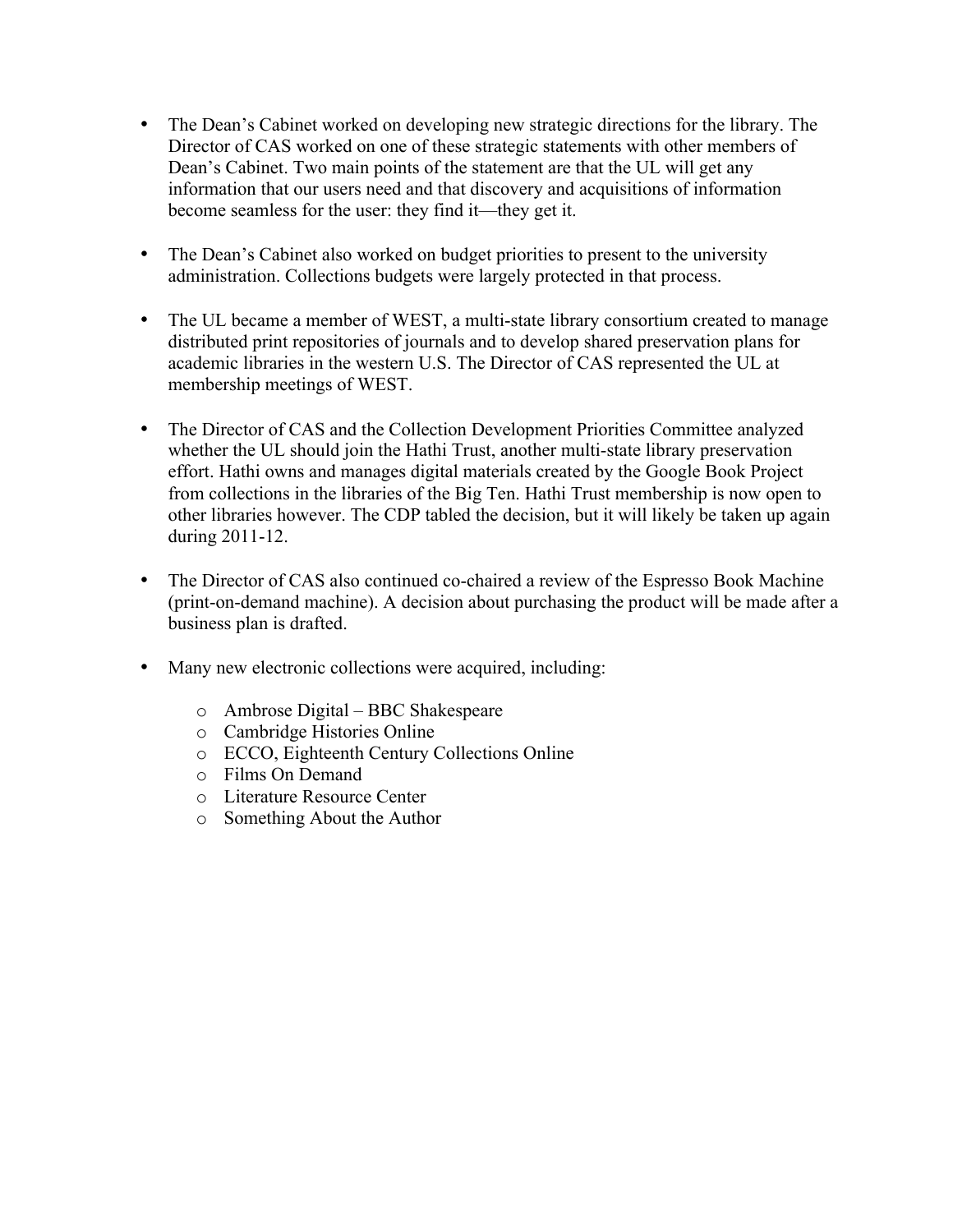## **Cataloging & Discovery Services (CDS) Annual Report July 2010-June 2011 Rebecca L. Lubas, Director, Cataloging & Discovery Service**

**2010-2011** was another innovative and productive year for CDS, hardly missing a beat despite being displaced for six weeks for flood clean-up in the basement of Zimmerman!

## **Significant developments During the Academic Year 2010-2011**

## Cataloging in LIBROS

CDS created access for many titles this year. We cataloged 19,660 unique titles in LIBROS, which included books, videos, music scores, sound recordings, and electronic resources. This number is up from last year's 14,587.

The work supply this year was a mix of new receipts, gifts, and legacy collections that we are providing improved access to, such as scientific conferences, government documents, and maps. We also continued to support Access Services in the effort to convert titles classified in Dewey to Library of Congress.

Of special note this year was the cataloging of the Tireman Library gift of young adult fiction and non-fiction. 8,002 unique titles were added to the collection during this project. In addition to cataloging these titles, CDS personnel served as a resource for training of "volunteer" catalogers from other departments. Several volunteers helped us complete this monumental project in just one year. One of the faculty members in CDS also contributed to selection decisions for this project.

## Metadata Librarian

A new position for CDS, Metadata Librarian, was hired in August. Her training, orientation, and integration included traditional Anglo-American Cataloging rules metadata and immersion in our digital repositories. The Metadata Librarian served as a resource for the department and the libraries in metadata languages and co-presented an eXentsible Markup Language (XML) workshop for the UL in January.

## Working with Other Departments and Units

## **LIBROS Group**

CDS continued to work closely with the LIBROS Group to load updates to bibliographic records in LIBROS, load authority records, and to load electronic book and serial records.

## **CSWR**

CDS has continued to work with our colleagues in the Center for Southwest Research to provide cataloging and metadata support. CDS members continue to cataloging Center monographic and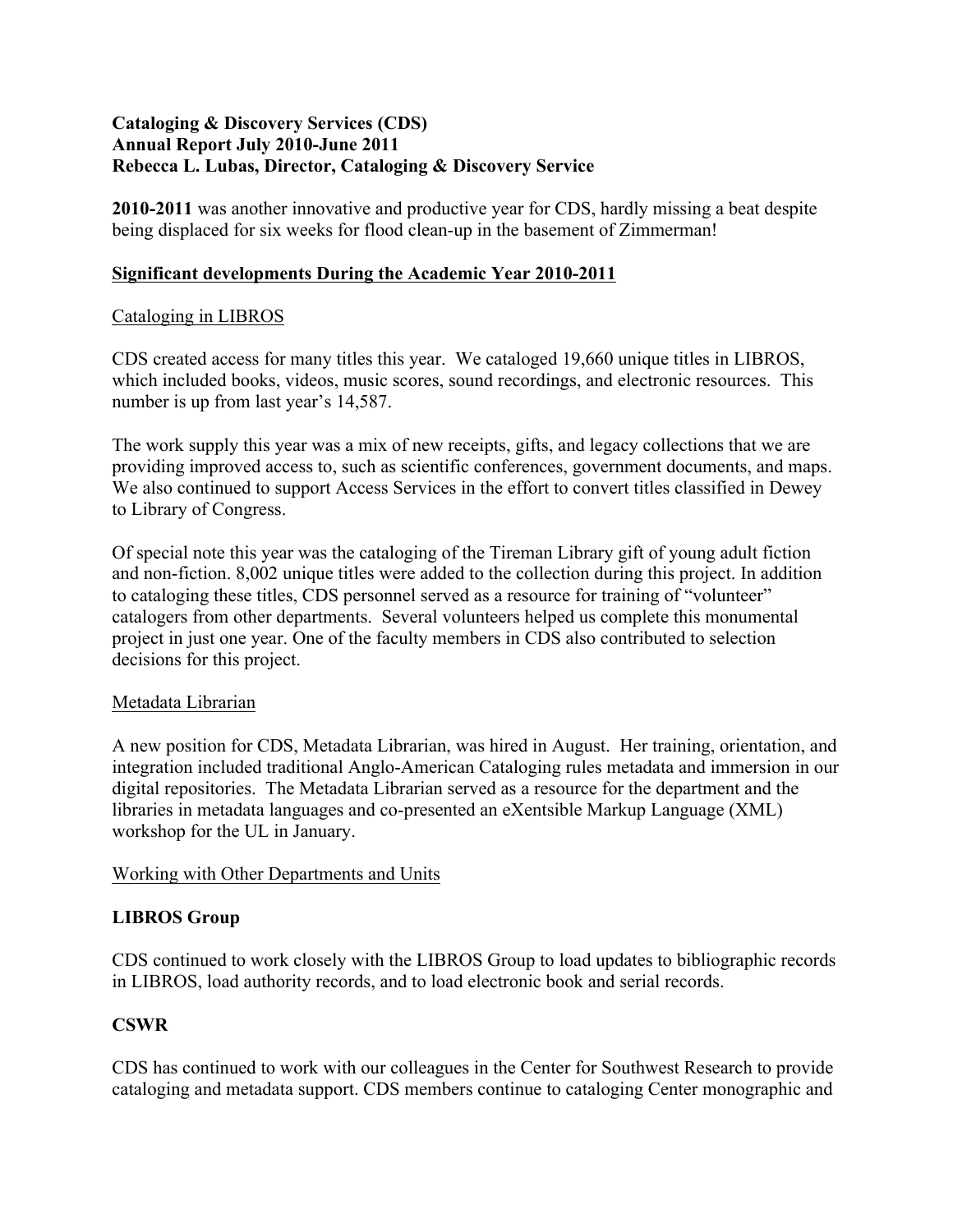serial materials totally between 8-10 hours a week, with increased hours when there was demand. Two CDS members contribute to the cataloging of finding aids in the Rocky Mountain Online Archive.

## **Government Information**

CDS continued to partner with Government Information to create more complete catalog coverage of our documents collection. In addition to continue work on pre-1976 government documents access, this year CDS, with the help of our student workers, completed cataloging of government pamphlets and posters.

## LoboVault

Two CDS catalogers actively work in LoboVault to upgrade metadata submitted by student authors for **Electronic Theses and Dissertations (ETDs)**. Metadata for the summer and fall 2010 and spring 2011 ETDs have been completed.

**Abya Yala –** two CDS catalogers have submitted the full text files and metadata for the works of this South American publisher. There are now over 500 titles free and available to the public.

**New Mexico Composers' Archive** – the CDS music specialist cross trained to upgrade the student-input metadata for this important local collection.

### Google Search Appliance (GSA) or "SearchUNM"

This project is a collaboration between the UL and campus Information Technology (IT). In spring three CDS members attended a three day training with IT personnel, after which we planned the implementation of the new search appliance anticipated in early 2011/2012.

## **Significant Plans and Recommendations for the Near Future**

#### **GSA Implementation**

In August the new "Search UNM" (Google Search Appliance) will be implemented. We also plan to launch training videos in Search Engine Optimization for web site owners.

#### *Resource: Description and Access* **(RDA)**

The new cataloging standard, RDA, has been published and will be adopted by the Library of Congress and the Program for Cooperative Cataloging in January 2013. In anticipation, CDS will begin training early in FY2012 to learn the standard ahead of its widespread adoption by attending training, studying the test data, and beginning to actively work using the standard.

#### **Ebsco Discovery Service**

CDS will support Electronic Resources and the LIBROS group in the implementation of the Ebsco Discovery Service.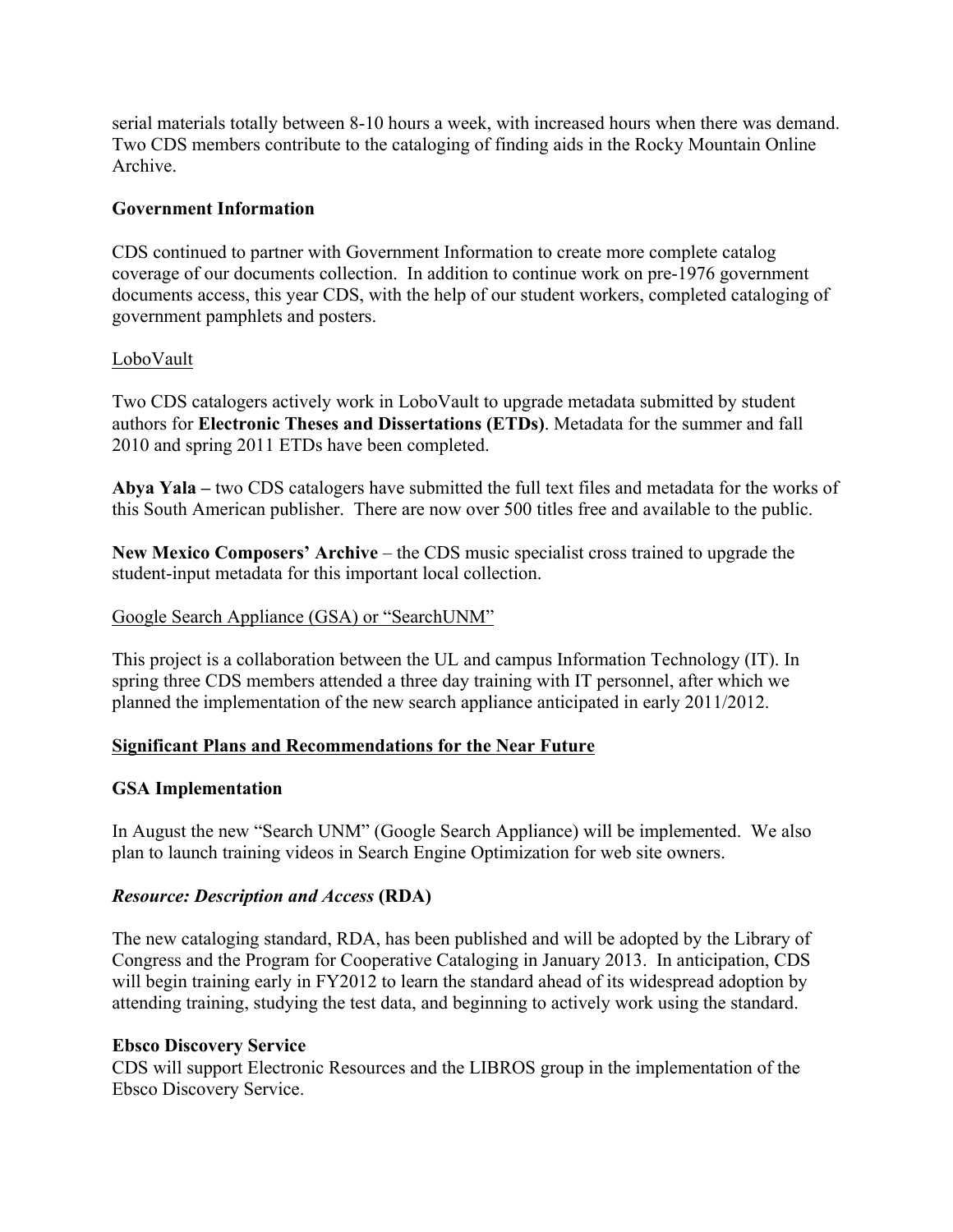## **Educational Programs & Services Annual Report 2010-11 submitted by Dena Kinney, Director Educational Programs & Services**

## **Significant Developments**

In January 2011, the University Libraries rearranged duties and programs and the Education Programs & Services department emerged comprised of staff from several departments and areas. Public services staff from the Fine Arts & Design Library, from Inter-American Studies, two part-time staff from the Western Governors University, from the Centennial Library, from the former Information Literacy & Instruction Services (ILIS) department and the Special Assistant to the Dean for Curriculum all combined into this new department.

Because the organizational change was significant, I'm breaking down the following sections into Statistics for the Year and specific Activities by Semester.

## Annual Statistics

For the first time in several years, the number of instructors teaching library research classes held steady at 35 faculty and staff from throughout the University Libraries. The number of classes and students reached increased from 807 classes and 13,425 students in 2009-10 to 966 classes and 16,608 students in 2010-11. This is an increase of 18% in class number and a 23% increase in students reached. The average class size remains at just over 17, which was a very slight increase from last year.

### Freshman Instruction Programs

This year we reached 7,496 students in 255 freshman library sessions. This represents an approximately 31% increase in the number of students served and an approximately 23% decrease in the total number of classes taught. Two factors may account for the decrease in the number of classes taught: 1. Last year we began combining multiple sections of Biology 124 into larger, single instruction sessions, and; 2. Many freshman classes have higher enrollments than they have in the past. We expanded our freshman instruction to include all incoming freshman cadets in both the Army and Air Force ROTC programs and all incoming freshman Lobo athletes.

## Information Literacy & Instruction Services, Fall 2010

Working with UNM HR and UL Employee Services, two staff were upgraded to grade 12 Training & Development Consultants. One faculty was re-integrated into Information Literacy & Instruction Services. The director met with the new data librarians to begin their integration into instruction. A project was established which encouraged ambassadors to outreach more deeply into graduate classes.

## Education Programs & Services, Spring 2011

Learning objects upgraded/revamped and "Learning Objects" Research Guides created. Distance Learning page created in Research Guides.

Ambassador meeting on Instruction: *Bringing Greater Engagement to Library Instruction*. This was a very well-attended meeting and many ambassadors contributed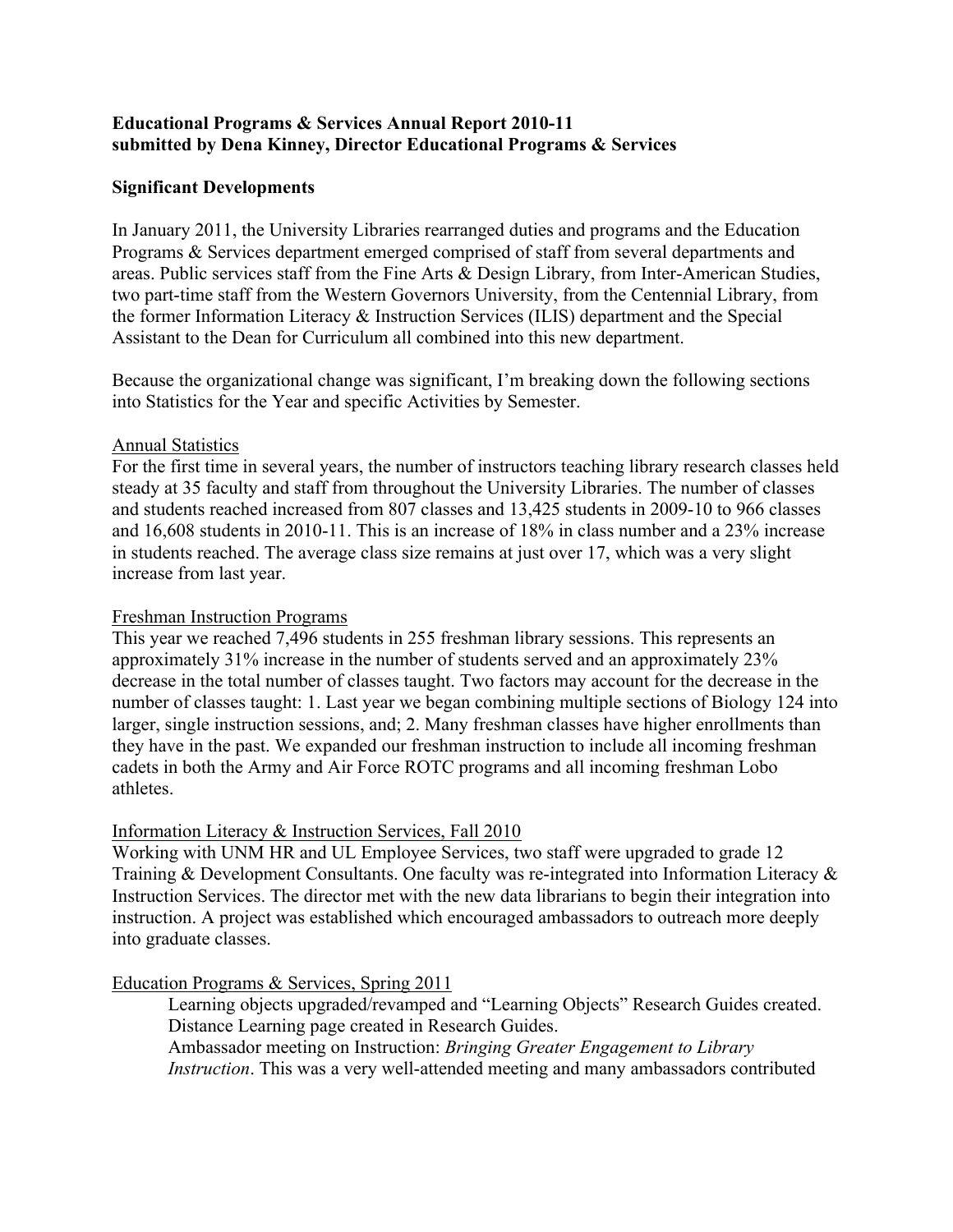their ideas. Because so many people demonstrated their ideas the meeting was lighthearted yet earnest, and we received many positive comments.

Training for new instructors (June 2011) included: Basics of first-year instruction, basics of Biology class library instruction, and basics of student engagement.

### University Libraries Curriculum Development 2010-2011

In the Fall of 2010, the University Libraries began the process of creating and establishing a new curriculum including an undergraduate class and three graduate courses. The UL worked through the University curriculum process and the following classes were created.

INFO 320 (3) ONLINE *Information Management for Professionals*.

INFO 530 (1-3) *Environmental Information Management***.**

INFO 532 (1-3) *Environmental Data Analysis and Visualization*.

INFO 533 (1-3) *Spatial Data Management in Environmental Sciences*. Undergraduate course

The Subject Code INFO and the four courses were approved by the Faculty Senate in the Spring of 2011. With this approval the Environmental Information Management Institute consisting of INFO 530, INFO 532, and INFO 533, listed for 2 credits each, appeared in the summer session and was taught from May 23 to June 3.

## **Inter-American Studies (IAS)**

Inter-American Studies at the University Libraries supports academic programs and university outreach initiatives related to Hispanic/Latino/Chicano studies, Latin American and Iberian studies, and American studies. Our services encompass traditional and technical services and collection development operations as well as specialized research and outreach. These efforts extend beyond the University of New Mexico into international research through participation in organizations such as LARRP (Latin Americanist Research Resources Project) and LAMP (Latin American Microforms Project). Our staff includes: Coordinator and Collection Curator, Administrative Coordinator, a graduate fellow provided by the Center for Regional Studies , a graduate fellow provided by the Latin American and Iberian Institute from Title VI, NRC funding, and two undergraduate student employees.

#### Collection Management

For Latin American and Iberian studies:

- Allocations for Latin American and Iberian approvals remained steady for foreign language monographs, and for databases and serials
- Renewed 15 Latin American Approval plans and established two approval plans with alternate Latin American vendors, bringing in approximately 3600 new Spanish and Portuguese titles
- Completed the Latin American Distributed Resources Report to the CRL, maintaining the UL's commitment to prioritizing Latin American Art, Art History, and Photography
- Continued new collection emphases on sources addressing the Indigenous peoples of the Americas and Alternative Energies in Latin America
- Significant special collections acquisitions include additional pieces from the ASARO collective in Oaxaca Mexico.
- Digitized and produced metadata for the Sam L. Slick Brazil and Portugal Posters and for ASARO pieces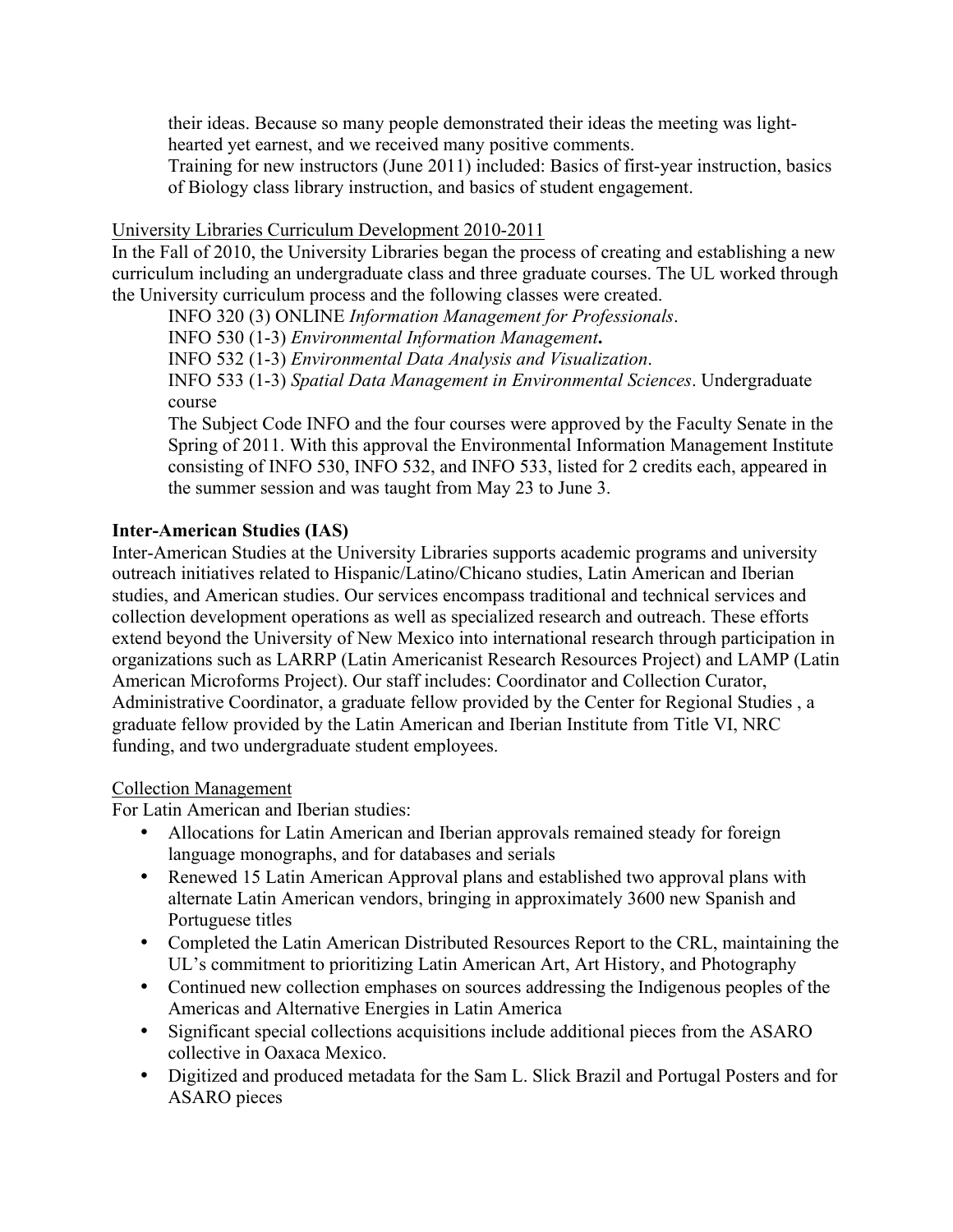- Completed hard and electronic copy journal review in collaboration with libraries within the Midwest Organization of Library of Latin American Studies (MOLLAS)
- Participated in LAMP decision to launch a collaborative effort with the Brazilian Federal Prosecutor's Office entitled *Brasil Nunca Mas*.
- For Hispanic/Latino/Chicano Studies
- Began using the allocated firm order budget to fill in holes in our collections, principally in the terms of theoretical works and immigration related films and documentaries
- Programs and Herzstein Room Management
- Initiated first steps in restructuring the Latin American Reading Room into an exhibit space for unique Latin American collection
- Curated "Illustrated Identities: The Book in the Latino Imaginary" exhibit in the Herzstein Latin American Reading Room, Zimmerman Library, UNM, 3/11-5/11 with several student presentations. This program was part of the *Latino Imaginary* collaboration organized with 516 ARTS, UNM's College of Fine Arts, The National Hispanic cultural Center, The Outpost Performance Space, and the Tamarind Institute.
- Coordinated UNM showing of "Indigenous Peoples and the Inter-American Foundation" exhibited in the Herzstein Latin American Reading Room, Zimmerman Library, UNM, 11/10-3/11 in collaboration with the Latin American and Iberian Institutes colloquium "Grassroots Development and Artisanal Production in Indigenous Communities: Celebrating 40 Years of the Inter-American Foundation."
- Curated "Grass Roots Narratives in Oaxaca and Ciudad Juarez: Images in Blocks, Stencils and Photographs"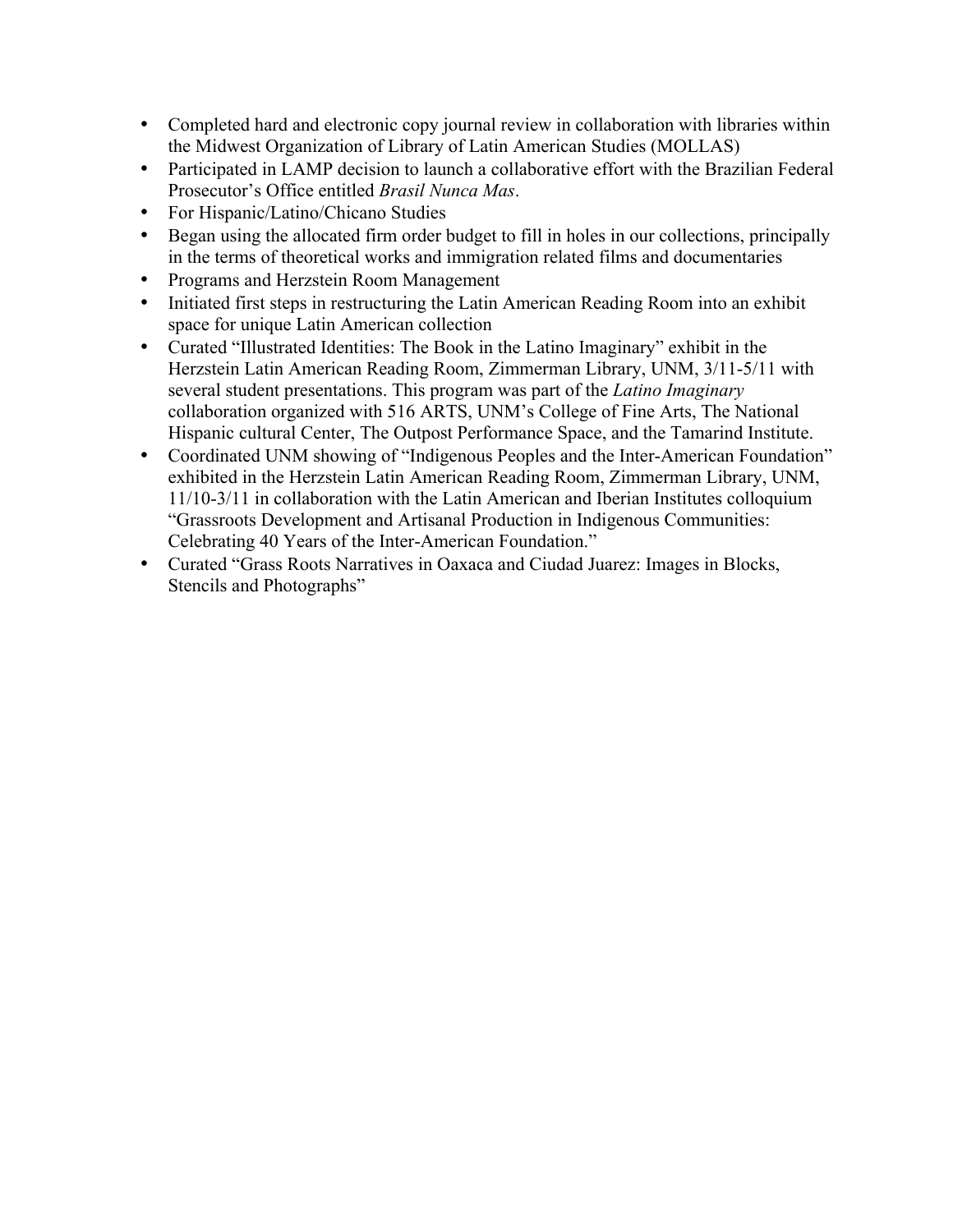## **Annual Report- Facilities and Access Services – July 1, 2010 to June 30, 2011 Submitted by: Nancy Dennis, Associate Dean, Facilities and Access Services**

These accomplishments represent the work undertaken by units within Facilities and Access Services in 2010/2011 in addition to our overarching and ongoing responsibilities to: maintain over 427K square feet of library space, open four libraries for over 130 hours per week, serve over 1.4 million visitors, circulate more than 200K items annually, host the eReserves site that receives over 1 million hits per year, process 95,932 ILL requests, fill 7,131 LibExpress requests for UNM patrons from UL collections, respond to technical support requests from over 19 LIBROS-member libraries (20% of VSD calls), and load more than 150K bibliographic records for our growing eBook collections.

## **UL Mission, Vision and Goals specific to Facilities and Access Services:**

**Mission:** The University of New Mexico University Libraries provides information, services and education in anyplace and at anytime, as well as providing and maintaining exceptional facilities for the evolving education, research and service needs of the UNM and wider community…

## **Vision:**

Make available extensive and valuable collections

Enable students in the use of information and informatics

Be a desired destination by providing functional and attractive places

Ensure that our employees have the necessary skills and tools to serve the evolving needs of our customers

## **Program and Service Area Principles:**

Provide services that are student centered Make materials and collections easily discoverable and improve efforts to maximize their usefulness Provide attractive, functional and state of the art physical places Preserve and secure materials

## **Facilities Services: Significant Developments during the academic year:**

Completed construction of office spaces in the basement of Parish Memorial Library for eight Library Information Technology employees, the final employee work group to be resettled after being displaced by the Zimmerman Fire in 2006

Completed the installation of a comprehensive fire suppression system in the historic West Wing and Anderson Reading Room of Zimmerman Library

Completed the construction of the new 25-seat electronic instruction room, Frank Waters Room, with full web-conferencing capabilities for Center for Southwest Research in Zimmerman Library

Completed the office moves of the Indigenous Nations Library Program and Library Administrative offices. This move resulted in the opening of the new home to the INLP program called *The Gathering Place* located off of the second floor lobby area of Zimmerman Library.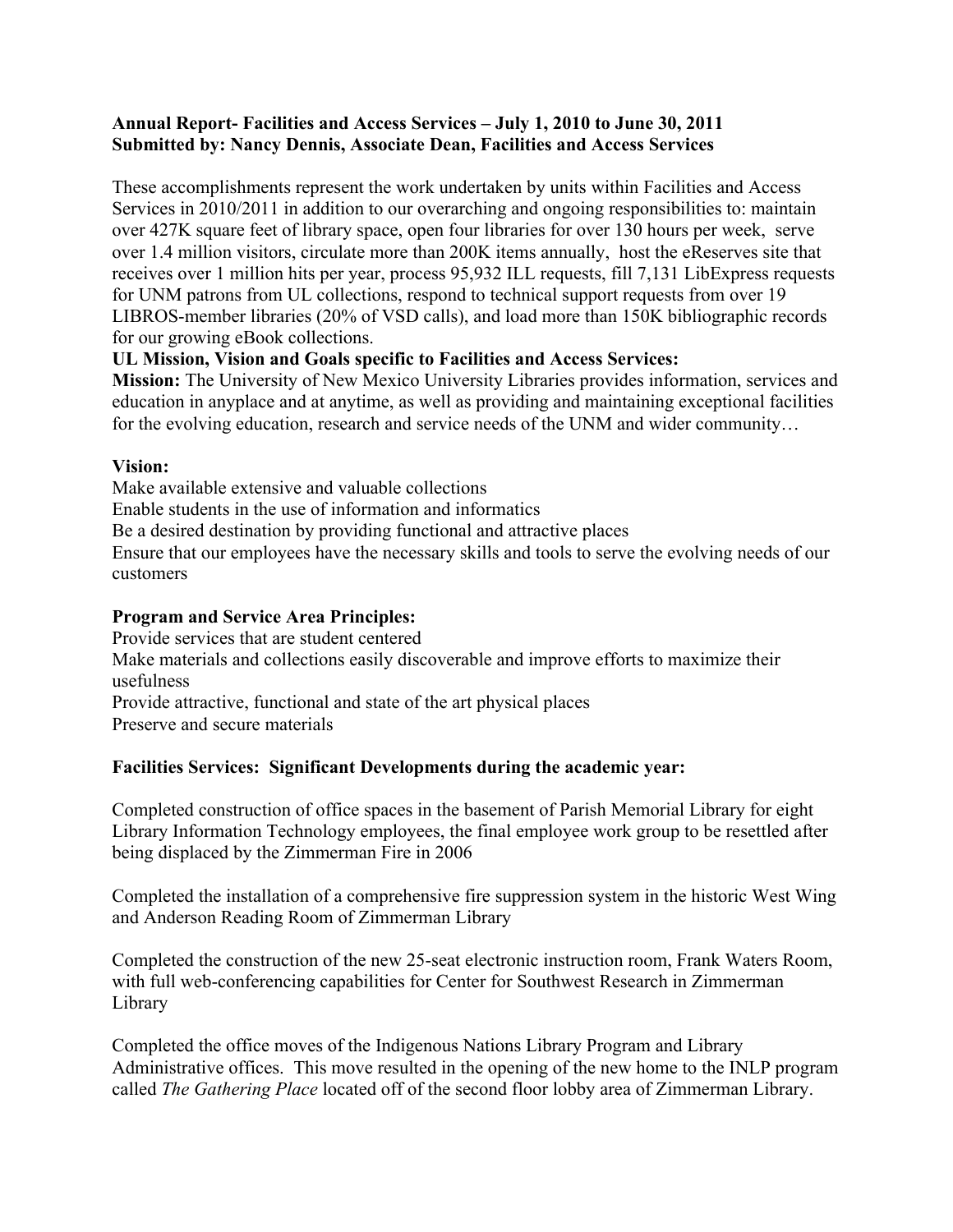Completed the remodeling of the UL Dean's Administrative suite including new conference room

Responded to the flood of the ZIM basement office area in February 2011 which included moving all staff to temporary work locations; replacing carpet, damaged dry wall, electrical and network wiring; and then moving all staff back into newly remodeled spaces

Worked with PPD to install new more sustainable/green light fixtures and contactors in Zimmerman to save energy and costs

Installed additional compact shelving for microfilm collections in ZIM basement

Upgraded wireless network cabling in ZIM floors 1-3 and basement and PML

Added office space for the Center for Regional Studies adjacent to UL administrative office suite

Assisted with the planning and completion of the remodeling of Center for Academic Program Support (CAPS) spaces on third floor of Zimmerman Library

Selected and installed three art pieces funded by "1% for the Arts".

## **Access Services: Significant Developments during the academic year:**

Successfully planned and implemented student programming with new funding from Student Fee Review Board: Organized well-attended lectures, purchased browsing collection of popular magazines, provided support for students during finals week, and invited therapy dogs during finals in spring 2011.

Completed the move and processing of over 17,000 education and juvenile literature books from the College of Education Tireman Library into Zimmerman Library which resulted in the addition of more than 10,000 new titles to UL collection.

Launched a new public PC management system including new guidelines requiring either a UNM Net ID or non-anonymous guest or visiting researcher accounts.

Success of 24/5 library service in Parish Library resulted in plans to move the extended hours service to Zimmerman to better accommodate increased numbers of students needing more computers and group study rooms. Visitor count tripled over the 3 years the service was offered at PML.

Began loaning new eReaders (Kindles and iPads) to UNM students to test concept and feasibility

Significant progress was made in shifting collections from the top shelves in PML and ZIM second floor in response to State Fire Marshall safety regulations.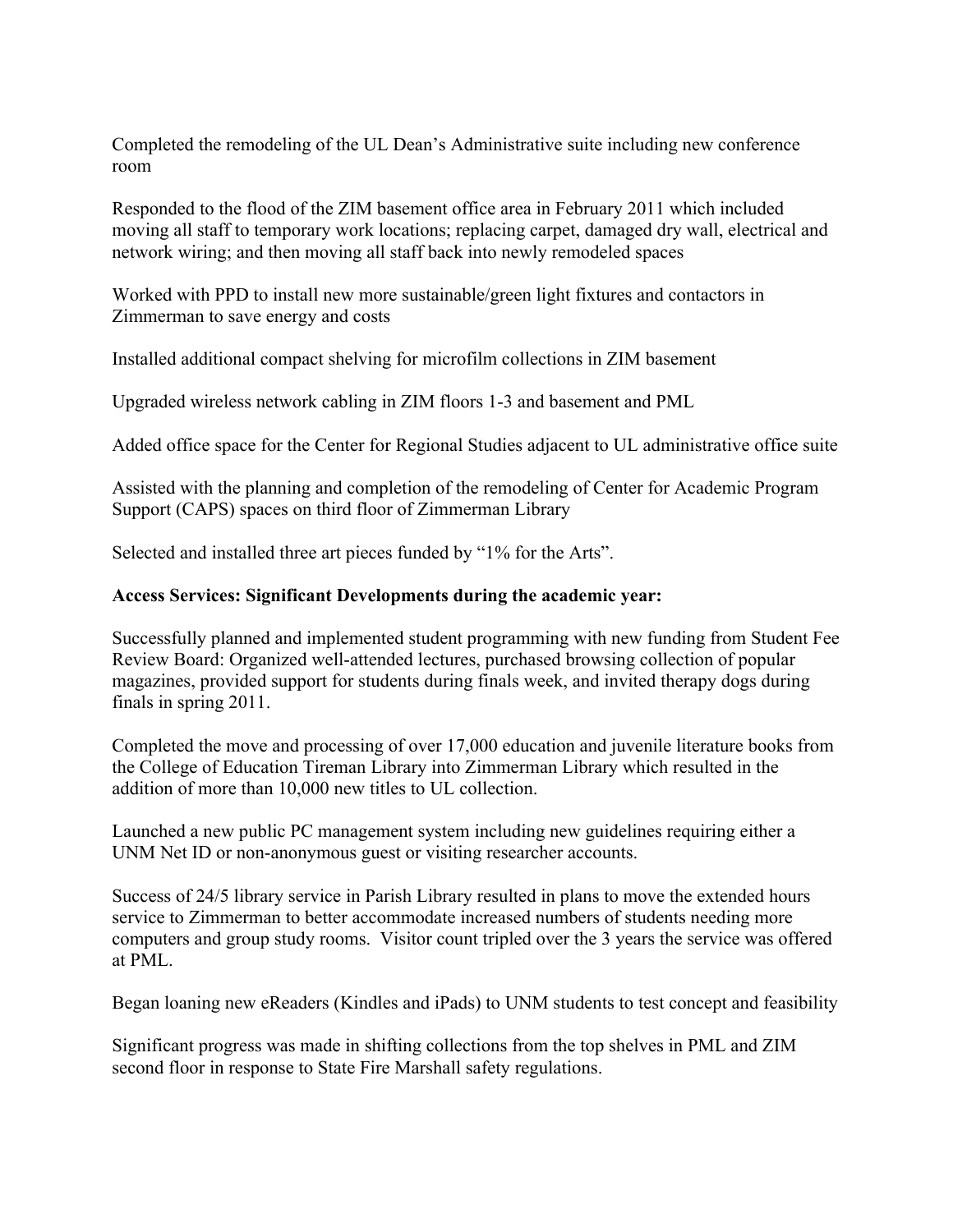## **LIBROS Coordination Group: Significant Developments**

In cooperation with the Library Information Technology department of the UL, planned and implemented a complete LIBROS system upgrade including migration to new server, operating system and new system software release.

Implemented launch of mobile interface to LIBROS – AirPac

Institute of American Indian Art library collections added to LIBROS consortium.

Planning for implementation of new public web interface underway with expected launch in January 2012

## **InterLibrary Loan and Library Express services**

A total of 95,932 requests were received and processed (a decrease of 7% from the previous year due to end of WGU contract services).

ILLiad server and all 8 department PCs were upgraded to run new software releases. User accounts are now authenticated on UNM NetIds which improves online access afterhours for users. Over 10+ years of request data was archived and a new data retention policy designed to safeguard patron privacy was implemented.

Training and support was again provided to the New Mexico Tech Library as ILLiad users on our system.

The Purchase on Demand (POD) program - purchases made from direct patron requests continued to grow. In the coming year the UL will implement an expanded POD program to include DVDs.

#### **Western Governors University Library services**

Contract to provide library services for WGU ended on Dec 31, 2010. WGU team successfully managed the transition of services to new WGU library provider.

#### **Facilities and Access Services Significant plans and recommendations for the near future:**

Work with LIT to develop and implement an Operations Statistics site to facilitate the gathering and archiving of use data from Facilities and Access Services departments.

Launch new enhanced public web interface to LIBROS online catalog in January 2012.

Continue plans to consolidate all juvenile literature from ZIM, PML, FADL and CSEL into new shelving location and study area on ZIM third floor.

Transition the 24/5 service at PML to Zimmerman Library. Hours will be reduced as a result of budget reductions. New hours will be based on use-data gathered for 3 years of service at PML.

Complete plans and implement remodel of Zimmerman Library first floor Combined Service Point and Accessibility Services Room.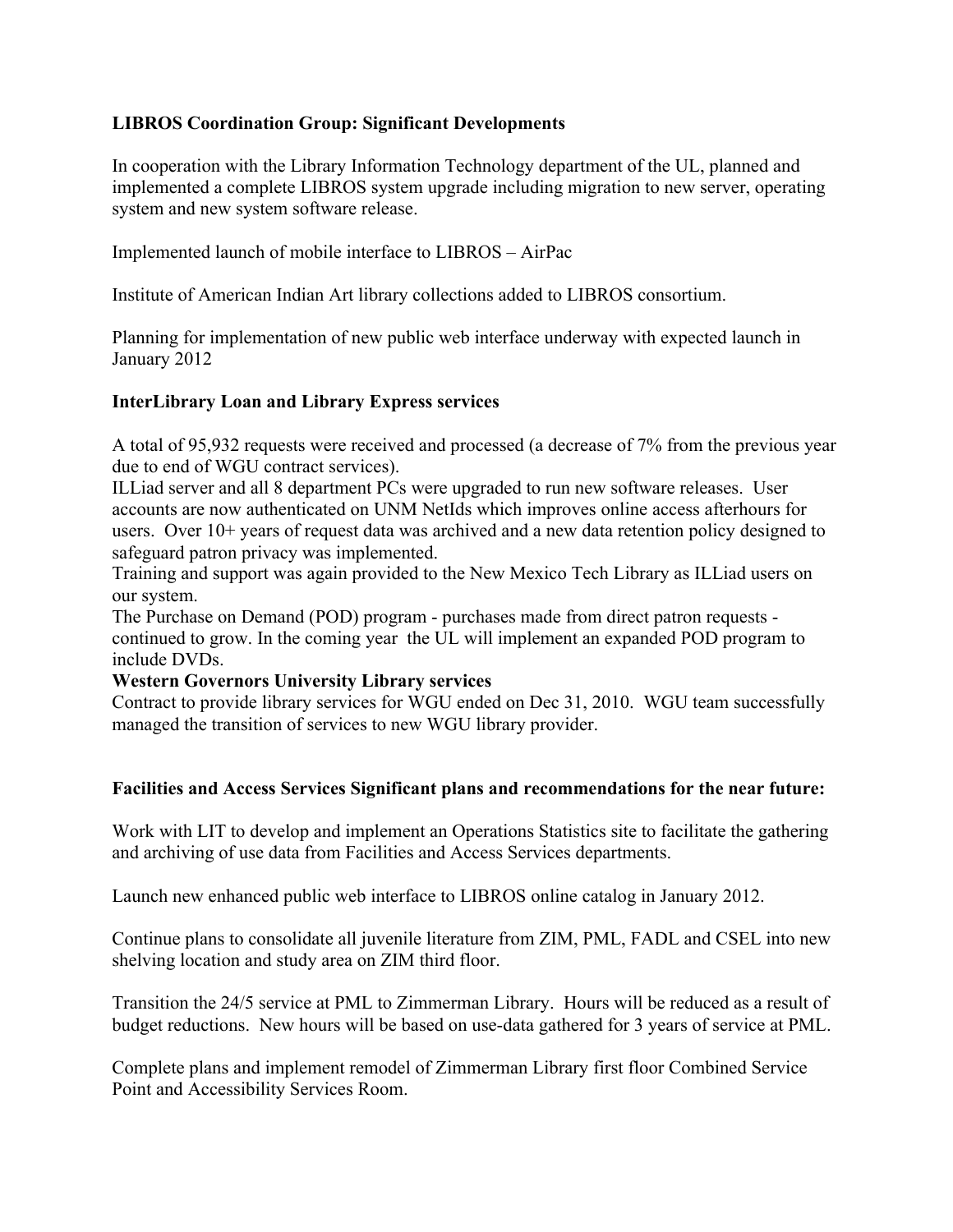Redesign and remodel the PML Combined Service Point.

Identify and prepare office space in ZIM for the addition of OLIT program to the UL.

Upgrade furnishings in ZIM Willard Reading Room and Grand Hall.

Participate in the Zimmerman 75<sup>th</sup> birthday celebration: identify building enhancement and maintenance projects.

One of the more pressing needs for the UL is to identify (and move into) an alternate archival storage facility once demolition begins on the Elks Annex. Although 15,000 square feet is the minimum amount of space needed, 30,000 square feet is recommended which would not only accommodate the existing materials at the Elks Annex, but also provide space for future storage of low-use materials making room for more student study space throughout the UL.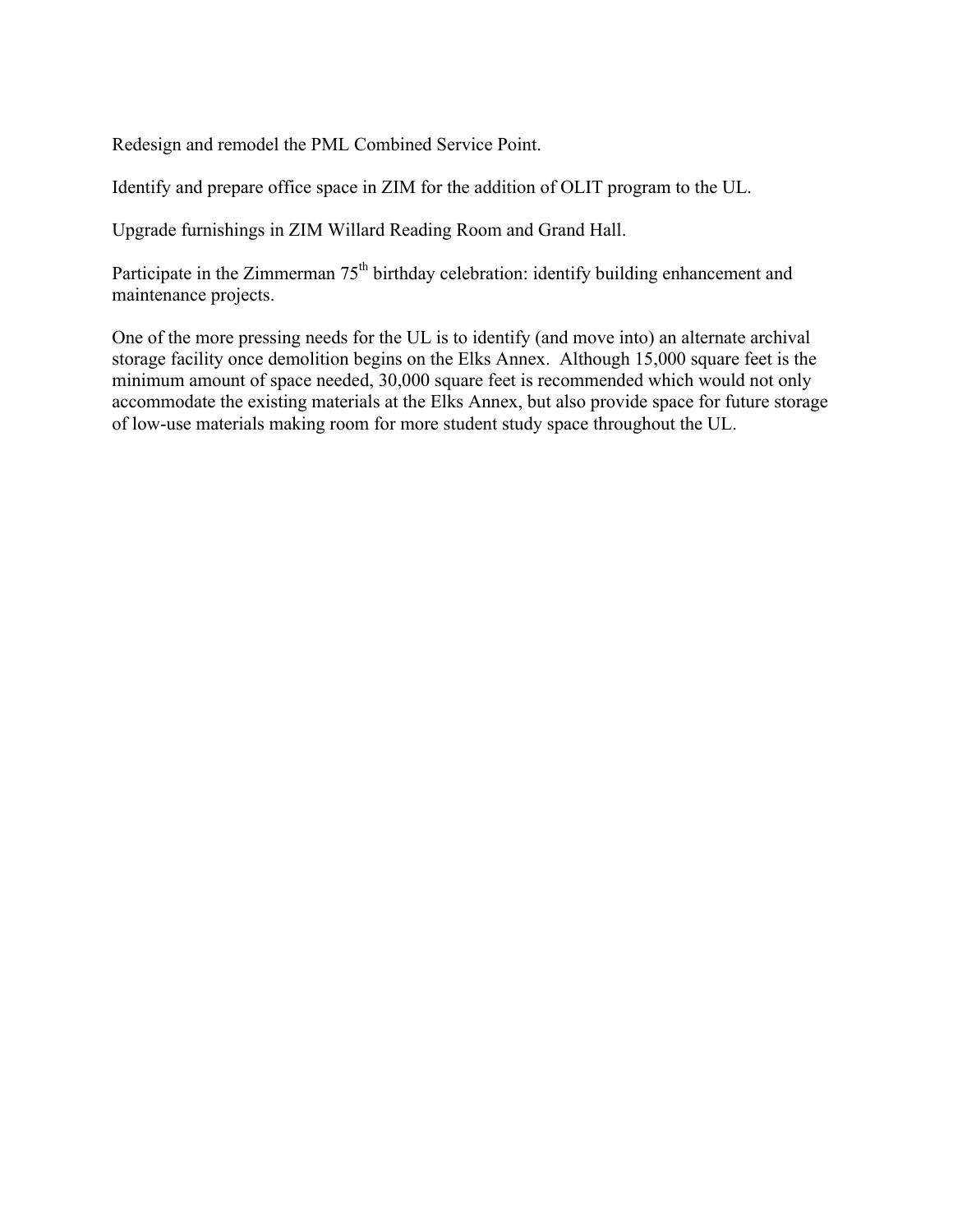# **Planning & Assessment: Annual Report for 2010-2011 University Libraries, University of New Mexico August 18, 2011 Mark Emmons**

#### **Overview**

In July of 2010, University Libraries assigned a *Special Assistant to the Dean for Data & Program Analysis*. The purpose of this one-year half-time appointment was to analyze data to inform University Libraries decision-making, devise impact measures, and form a community of practice around inquiry and assessment. The position was made permanent in January under the title *Planning & Assessment Officer*, whose role is to facilitate planning, gather and analyze data to inform decisions, and serve as project portfolio manager.

## **Summary of Accomplishments**

Please note that that each of the accomplishments listed below was achieved as the result of employees from throughout the library working together.

## **Rescission**

University Libraries made plans for the rescission.

#### *Budget Priorities Retreat*

Facilitated Budget Priorities retreat wherein faculty and staff made recommendations where to cut the budget and to prioritize which positions to hire and which lines to cut in the context of a budget rescission. The Dean accepted the recommendations.

## **Database cancellation project**

Developed a process to cancel databases as a result of the rescission. A spreadsheet flagged databases for further review based on high cost, low use, no inclusion in library research guides, and databases that offered only index and abstract services without full text. The flagged databases were then ranked by cost per use for further review. The Collection Development Priorities group used the data to make decisions, though the final rescission was less than anticipated and helped the library avoid deeper cuts in the materials budget.

#### *University Libraries self-study*

Wrote the University Libraries self-study for the *Academic Program Prioritization* report requested by the Provost. Many of the projects listed below were incorporated into the self-study. The Provost recommended no cuts to University Libraries and suggested an increase in budget if funds allowed.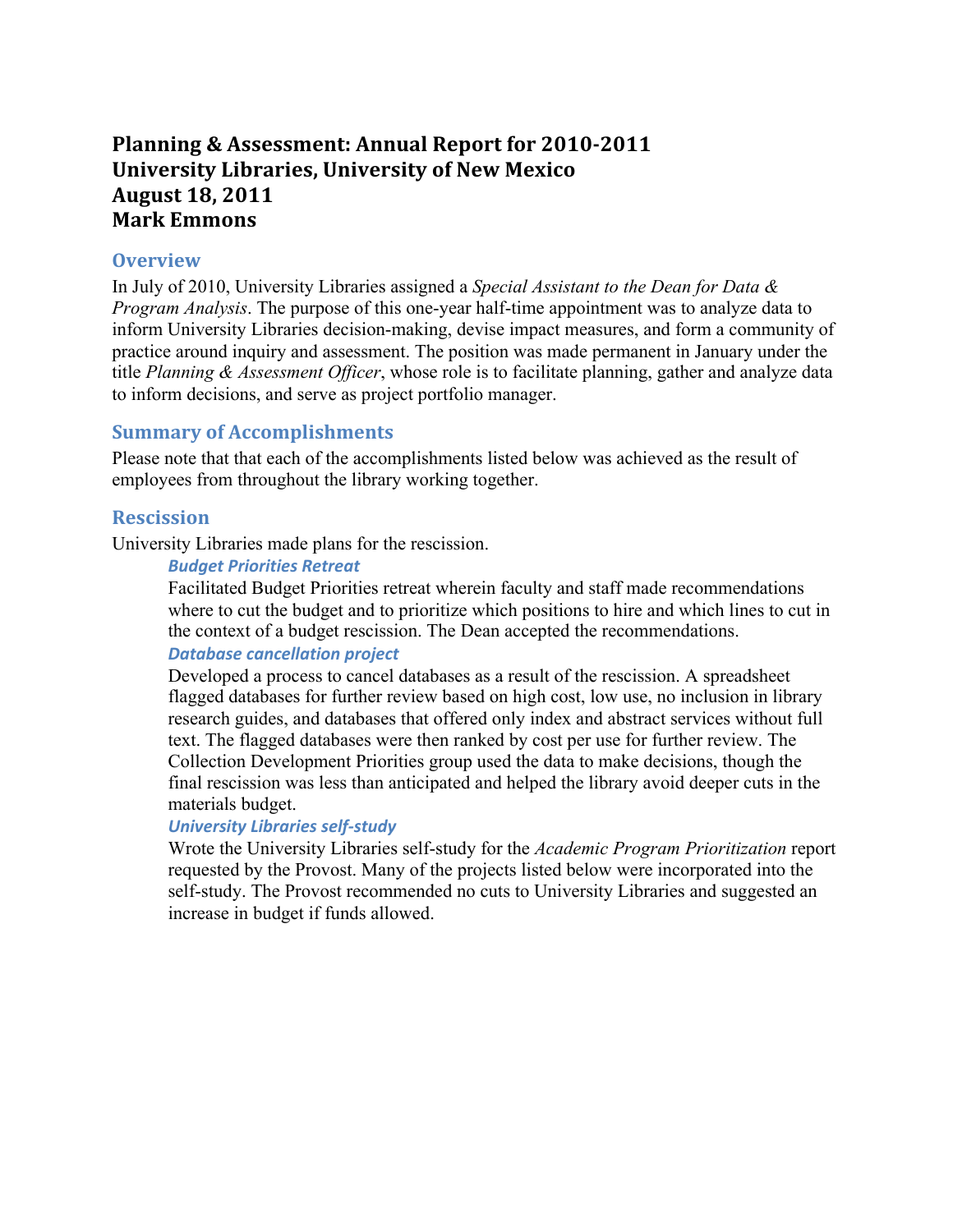## **User Needs Analysis**

University Libraries conducted user needs analyses.

#### *FADL & CSEL exit surveys*

Surveyed and observed users in CSEL and FADL in order to determine use and satisfaction. Analyzed the results to write a report that was shared across the library and with the Provost and her office. Discovered that undergraduates were our largest group of users, that studying and computer use were the most common reason for visiting the library though research remains high, and that all types of users were very satisfied to the tune of 97%. Unobtrusive observation revealed a rich description of students at work in the library.

#### *Reference Question Project*

Gathered and analyzed all reference questions asked during a one week period in the fall semester and use patterns for an additional two weeks. Made changes in building and service schedules and decided to conduct further analysis of the 24/5 and Satellite Outreach Service as a result:

#### *24/5 survey*

Analyzed building use statistics and surveyed students, contributing to a reduction of hours and a move to a larger building.

#### *Satellite Outreach Service*

Interviewed staff and students in African American Student Services, American Indian Student Services, El Centro de la Raza, International Programs & Studies, and the Women's Resource Center. Based on the results of the report, the Dean's Cabinet recommended a fall 2011 project to make improvements and analyze what changes as a result.

#### *LibQUAL+*

Administered LibQUAL+ to discover gaps in user expectations. Found that all users desire very high levels of service and are satisfied with University Library services and facilities, but that faculty and graduate students are unhappy with our collections and access to them.

#### *Web usability*

Planned and conducted a usability study of the UL web pages. Used the results in the short term to remove barriers on the web pages and will use the results as a part of a larger project to develop a new web presence in 2012.

#### **Statistics and Performance Measures**

University Libraries gathered statistics.

Gathered statistics for ARL, ACRL, NCES ALS, and SPEC Kits. Began developing performance measures that will be implemented in 2011/12.

## **Strategic Priorities**

University Libraries updated its strategic priorities.

#### **Strategic priorities**

Planned and facilitated a strategic planning retreat structured around the results of a survey of University Libraries employees, the LibQUAL+ results, the ACRL *Futures Thinking for Academic Librarians* document, and the Taiga Forum *Provocative*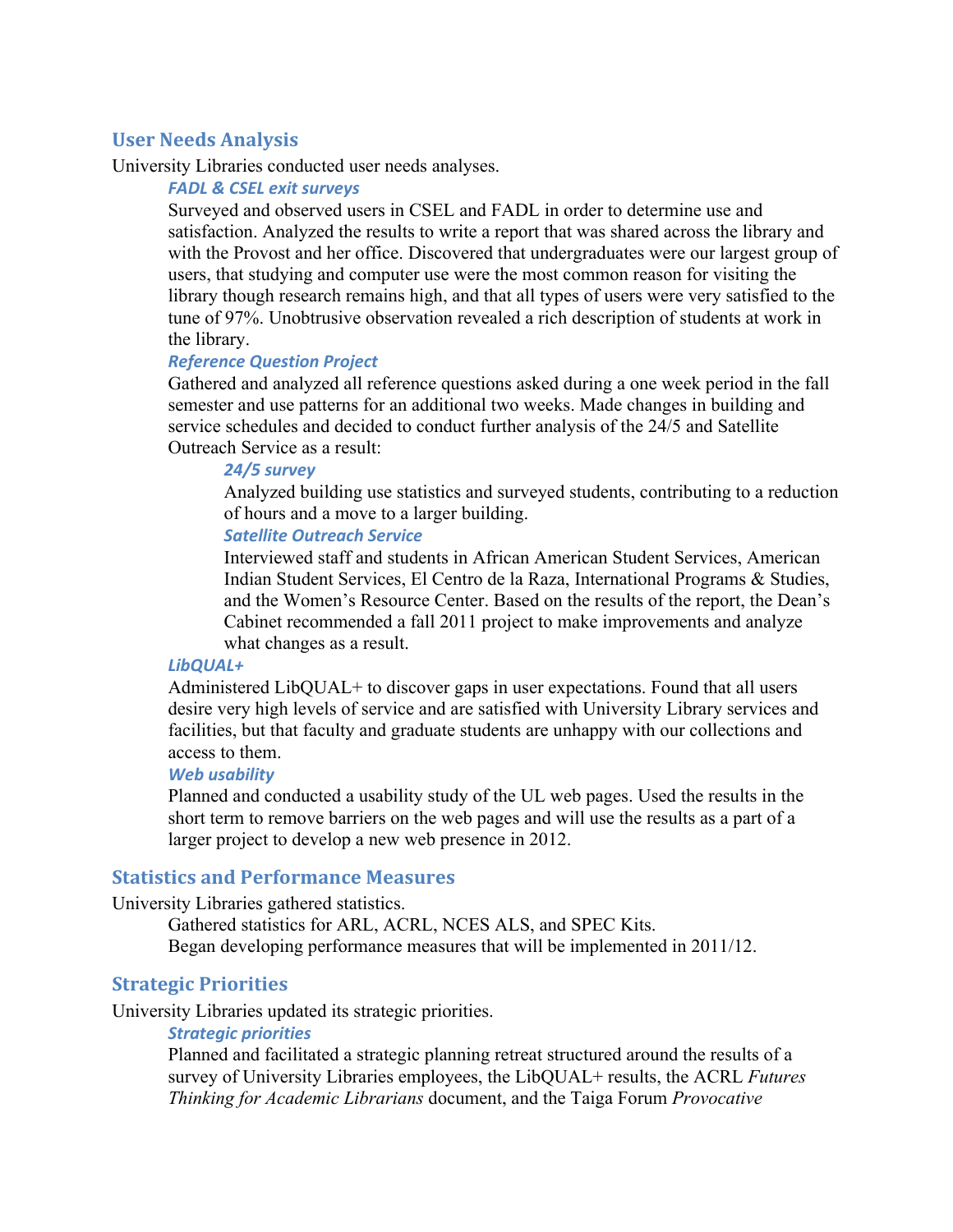*Statements*. Three priorities emerged in the areas of building physical and online spaces around learning, a model where users seamlessly get what they find, and the development of a new school combining organizational learning, instructional technology, and data management.

## **OLIT** merger

The Organizational Learning and Instructional Technology program is seeking a new home. Facilitated meetings, surveyed faculty, and conducted straw poll in order to see if University Libraries would be a good partner. UL and OLIT faculty and administrators felt that the match is good with great potential and recommended moving forward.

## **Culture of Assessment**

University Libraries fostered a culture of assessment.

#### *Involvement*

Involved appropriate employees in each assessment project.

#### *Training*

Trained Ambassadors in qualitative research in order that they might better uncover their users' needs.

Offered a Leadership Academy session covering Evidence Based Librarianship, outcomes assessment using rubrics, and demonstrating the value of the library with impact measures in order that managers might better measure outcomes and impacts of their services.

Demonstrated ACRL Metrics as a tool to uncover trends and make comparisons with peer institutions.

### *Project Planning*

Conducted a big picture analysis of all University Library projects. Determined that while the process of beginning projects was robust, that project leaders needed to improve the connection to strategic priorities, communication about project status, and the outcomes assessment of most projects.

As a result, began exploring project software to better track results (continuing into 2011/12).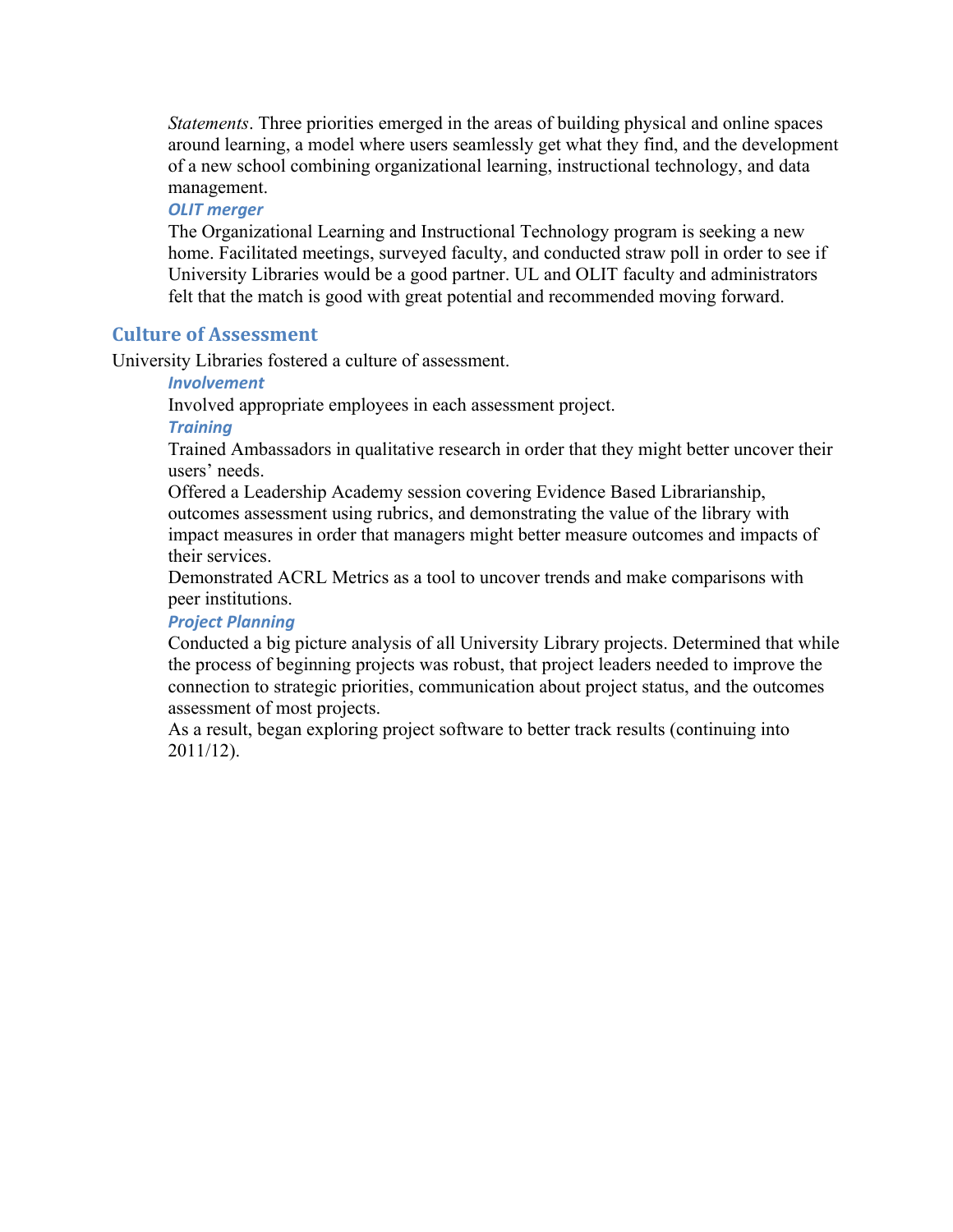## **Awe, Sue**

In process Book: Awe, Susan *Entrepreneur's Information Sourcebook, 2nd ed*. ABC-CLIO, Libraries Unlimited, Winter, 2012.

Chapter in Book: Statistics and Demography chapter in Guide to Reference. Edited by Denise Bennett. Chicago: ALA, 2011.

Reviews:

- Harris, Charles H., et al., Texas Ranger Biographies: Those Who Served, 1910-1921 and Ivey, Darren L. The Texas Rangers: A Registry and History. *Booklist*, July 2010 106(21), p. 77.
- Giesecke, Joan and McNeil, Beth. Fundamentals of Library Supervision. *Booklist,* July, 2010 106(21, p.80.
- Roberts, Ann, and Smith, Richard J. Crash Course in Library Services to People with Disabilities. *Booklist,* August, 2010 106(22), p. 74.
- Willett, Julie, ed. The American Beauty Industry Encyclopedia. *Booklist*, September 15, 2010, 107(2), p.78.
- AllBusiness, url: www.allbusiness.com *Choice*, October, 2010.
- Ethics World, url: www.ethicsworld.org *Choice,* April, 2011.
- Bichlbaum, Andy, and Bonanno, Mike. Yes Men Fix the World. Dvd. *Library Journal,* April 15, 2011, 136(7), p. 64.
- Derks, Scott. Working Americans, 1880-2010, Volume XI: Inventors & Entrepreneurs. *Booklist,* May 1, 2011, 107(17), p. 102.

## **Bordeianu, Sever**

Collaborating with other library departments, with R. Lubas. In *Practical Strategies for Cataloging Departments*, Rebecca Lubas, editor. Libraries Unlimited, February 2011.

## **Keating, Kathleen**

Publications:

Aguilar, P., Keating K., Schadl, S., & van Reenen, J. (2011). Reference as outreach: Meeting users where they are. *Journal of Library Administration,* 51(4), 1-16.

Creative Works:

New Mexico State Expo, Professional Arts Competition. Two drawings were accepted "Laura's Long Dress" and "Co-workers" which was awarded second place. (Regional Juried competition)

UL Group Show: Exhibited 7 drawings (Juried) at UNM Fine Arts and Design Library, Sept. 2010

Solo Exhibition: UNM Faculty Staff Club, May-September 2011. (Local/Juried)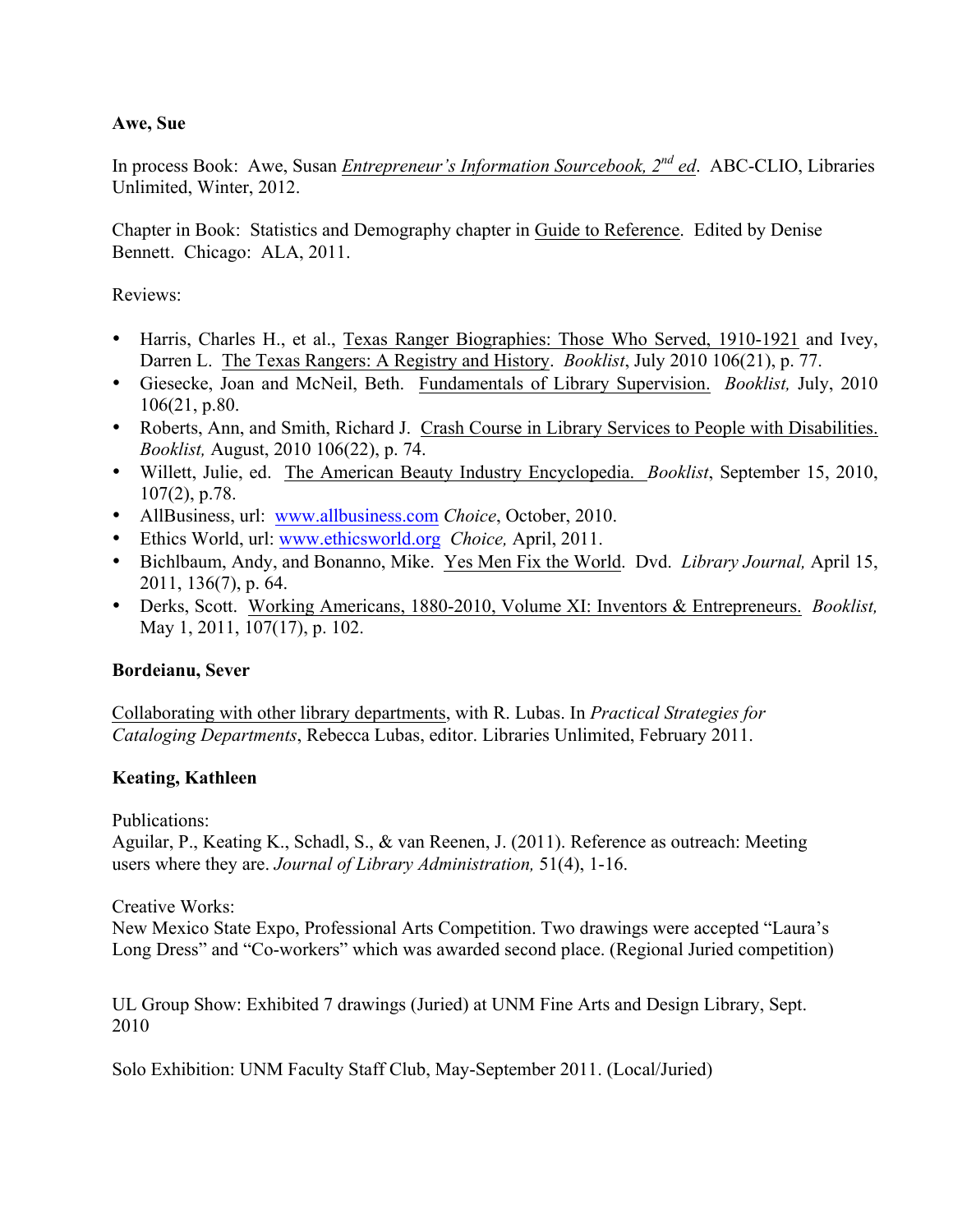Outside professional activities: Chair, Faculty Senate Curricula Committee Faculty Senate Academic Council Provost's Core Curriculum Taskforce

## **Lubas, Rebecca**

Practical Strategies for Cataloging Departments, (editor). Libraries Unlimited, February 2011.

"Boot Camp for the 21st Century Metadata Manager," Technical Services Quarterly, 28:3 (2011), 335-339.

2011 Transborder Library Forum/Foro Transfronterizo de Bibliotecas (Austin, TX) "Metadata training in New Mexico: A case study" – with Amy Jackson and Ingrid Schneider. Available via the Texas Digital Library at http://repositories.lib.utexas.edu/handle/2152/13297

#### **Pedersen, Wendy**

Painted Lips and Pangs of Love in Early 20<sup>th</sup> Century New Mexico: A Collection of Photographic and Illustrated Postcards. Presented at the Rocky Mountain Council for Latin American Studies, April 7, 2011.

#### **Schadl, Suzanne**

Aguilar, P., Keating K., Schadl, S., & van Reenen, J. (2011). Reference as outreach: Meeting users where they are. *Journal of Library Administration,* 51(4), 1-16.

Schadl, S. LaEnergaia Launches Unified Search, *SALALM Newsletter* 35:6 (June, 2011) 13-14 http://salalm.org/Wordpress/wordpress/wp-content/uploads/2011/07/June-2011-Newsletter.pdf

Schadl, S. Northeast Meets Southwest to Celebrate the Latino/a Imaginary*, SALALM Newsletter* 35:5 (April 2011) 9-10 http://salalm.org/news/April\_2011.pdf

Schadl, S. Arte Publico Hispanic Historical Collection: Series I, *SALALM Newsletter* 35:4 (February 2011) 9-10, http://salalm.org/news/Feb\_2011.pdf

Schadl, S. Research, Resources and Strategies Across Disciplines, *SALALM Newsletter* 35:4 (February 2011) 29-31 http://salalm.org/news/Feb\_2011.pdf Grant Activity

Suzanne Schadl, under the direction of PIs: Johann van Reenen, UL/UNM, and Susan Tiano, LAII / UNM, US Department of Education, Technological Innovation for Foreign Information Access program (TICFIA) four year grant, beginning October 2009, \$187,000. *"La Energaia: Energy Policy, Regulation and Dialog in Latin America.*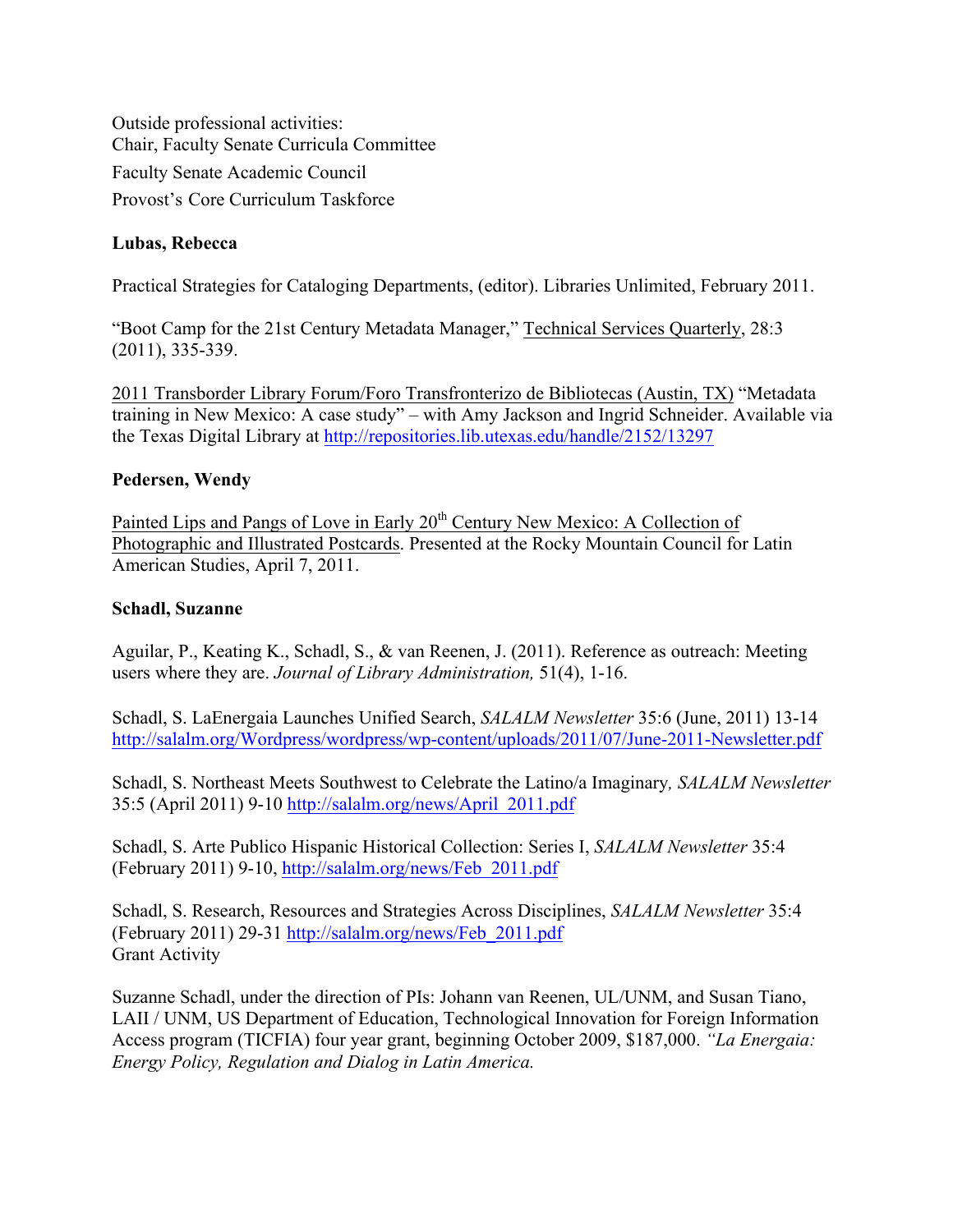## **Wilkinson, Frances C.**

## **Publications**

"The Academic Library Impact on Student Persistence," *C&RL*, vol.72, no.2 (March, 2011), pp.128-149. (Co-authors: Mark Emmons and Frances C. Wilkinson.)

## Grants

"LaDonna Harris and Americans for Indian Opportunity Archives." Frances C. Wilkinson named on grant to "provide general guidance and oversight on the project." Funded by the National Historical Publications & Records; October 1, 2009-March 31, 2011; amount funded: total project \$150,630, grant funds \$50,178.